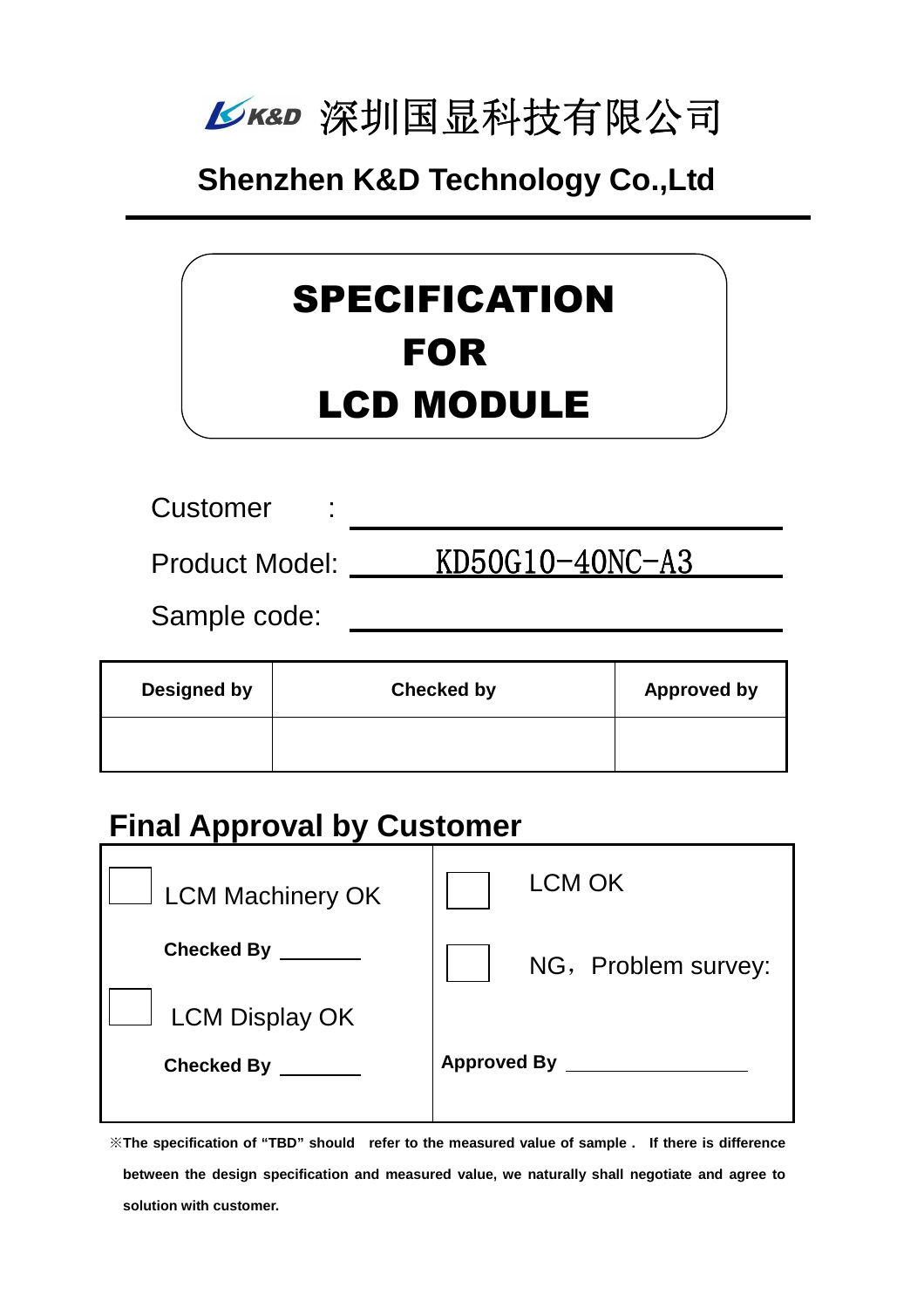# Revision History

| ı<br>Version | <b>Contents</b> | <b>Date</b> | <b>Note</b> |
|--------------|-----------------|-------------|-------------|
| $\mathsf{A}$ | Original        | 2009.12.15  |             |
|              |                 |             |             |
|              |                 |             |             |
|              |                 |             |             |
|              |                 |             |             |
|              |                 |             |             |
|              |                 |             |             |
|              |                 |             |             |
|              |                 |             |             |
|              |                 |             |             |
|              |                 |             |             |
|              |                 |             |             |
|              |                 |             |             |
|              |                 |             |             |
|              |                 |             |             |
|              |                 |             |             |
|              |                 |             |             |
|              |                 |             |             |
|              |                 |             |             |
|              |                 |             |             |
|              |                 |             |             |
|              |                 |             |             |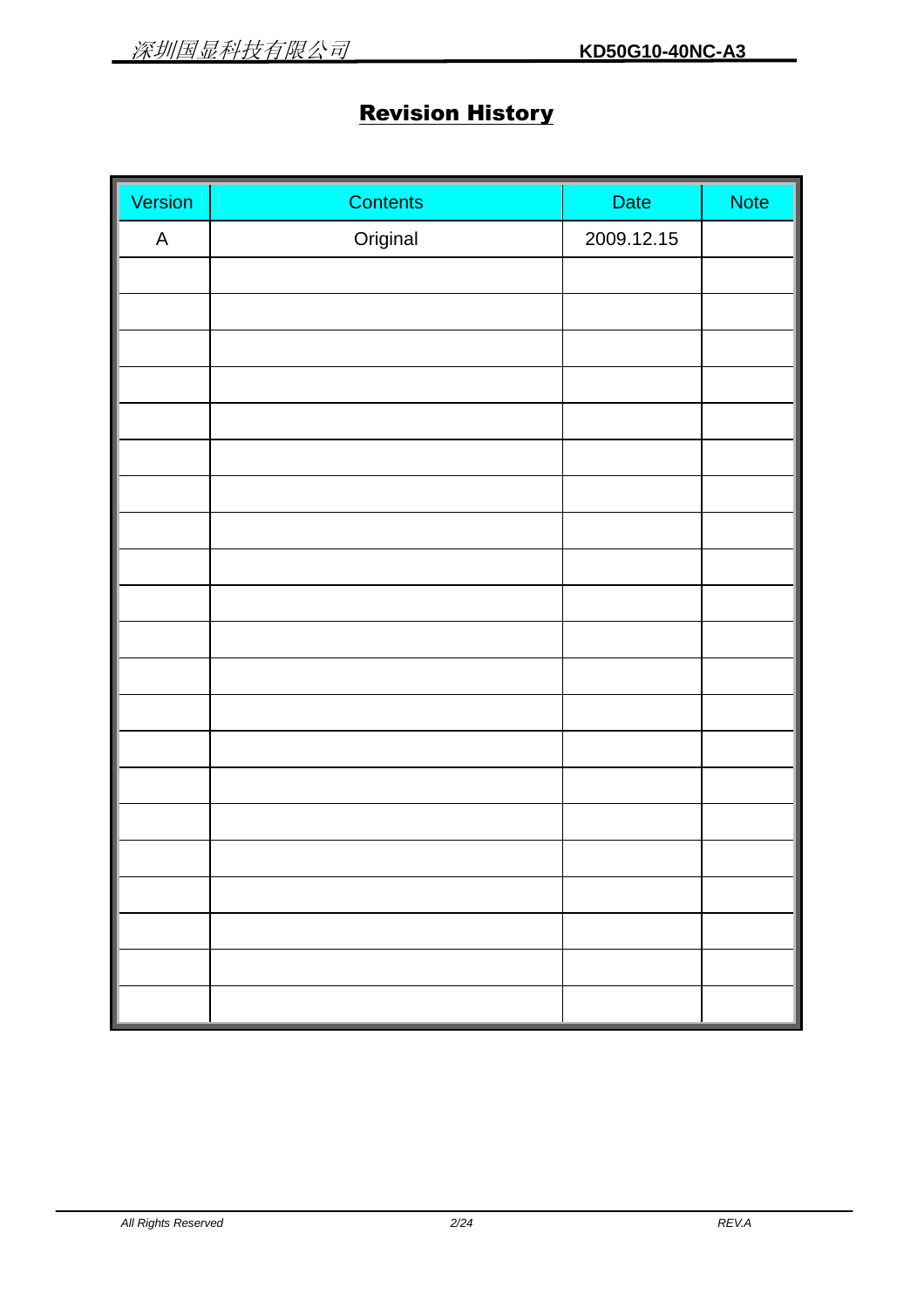# **Contents**

| No.            | <b>Item</b>                                   | Page   |
|----------------|-----------------------------------------------|--------|
| 1.             | <b>Numbering System</b>                       | 4/24   |
| $\overline{2}$ | <b>Scope</b>                                  | 5/24   |
| 3              | <b>Normative Reference</b>                    | 5/24   |
| $\overline{4}$ | <b>Definitions</b>                            | 5/24   |
| 5              | <b>Technology Specifications</b>              | $7/24$ |
| 6              | <b>Circuit block diagram</b>                  | 11/24  |
| $\overline{7}$ | <b>Reliability Test Condition and Methods</b> | 15/21  |
| 8              | <b>Inspection standard</b>                    | 16/21  |
| 9              | <b>Handling Precautions</b>                   | 22/24  |
| 10             | <b>Precaution for use</b>                     | 23/24  |
| 11             | <b>Dimensional Outline</b>                    | 24/24  |
|                |                                               |        |
|                |                                               |        |
|                |                                               |        |
|                |                                               |        |
|                |                                               |        |
|                |                                               |        |
|                |                                               |        |
|                |                                               |        |
|                |                                               |        |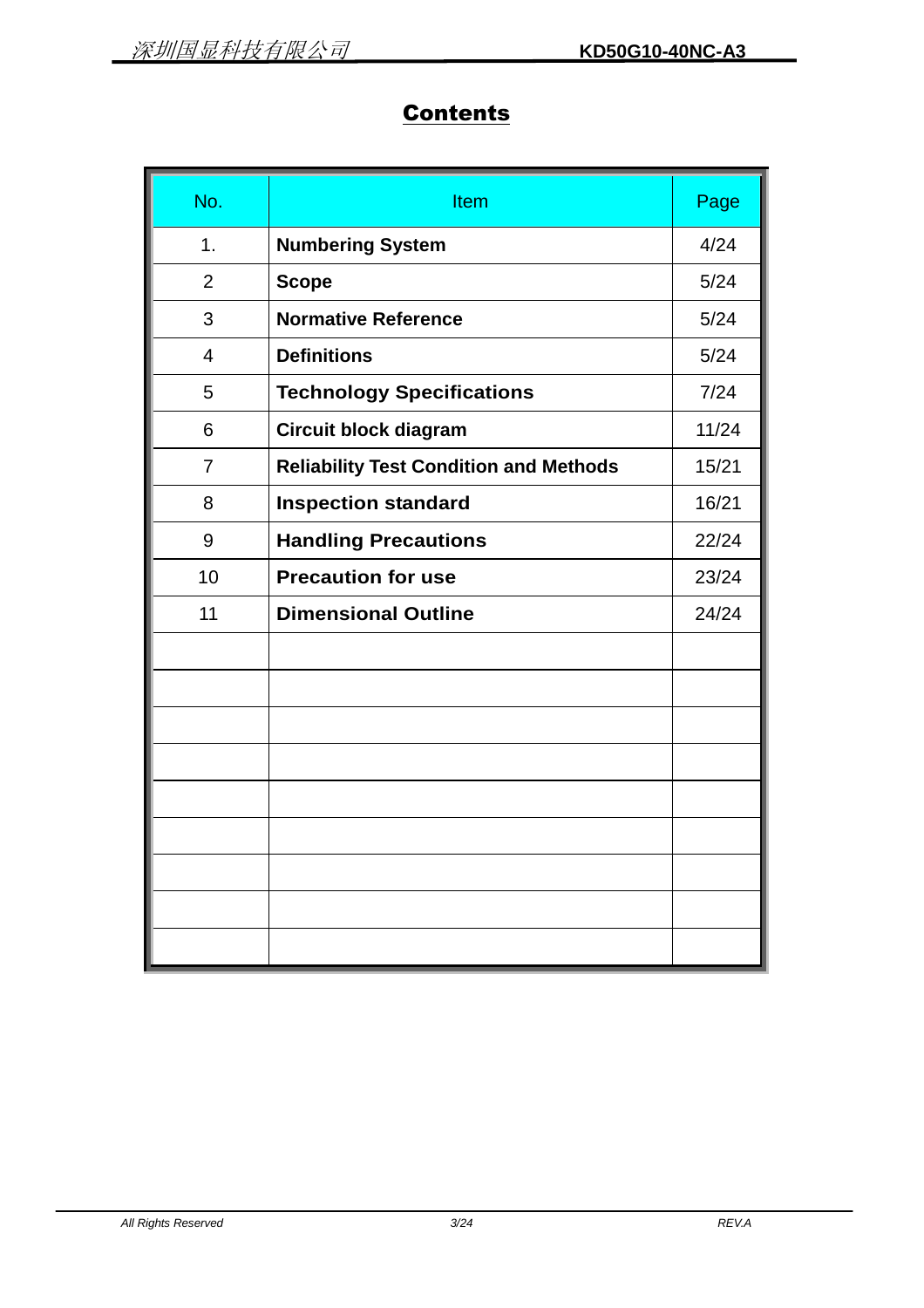# **1 Numbering System**

|  | (1) (2) (3) (4) (5) (6) (7) (8) |  |  |
|--|---------------------------------|--|--|

| <b>No</b> | <b>Definition</b>                          | <b>Specifications</b>                                                                                                            |  |  |  |  |  |  |
|-----------|--------------------------------------------|----------------------------------------------------------------------------------------------------------------------------------|--|--|--|--|--|--|
| (1)       | No.                                        | TFT LCM Productor   KD ---- Kingdisplay technologiy Co., Ltd                                                                     |  |  |  |  |  |  |
| (2)       | <b>Display</b><br>opposite angle line size | monitor   Unit : mm or mmm (size $\lt 10$ inch: takes two<br>integers; size >=10 inch: takes three integers)                     |  |  |  |  |  |  |
| (3)       | <b>Productor Types</b>                     | D ---- Digital photo frame / DVD<br>G ---- GPS<br>M ---- MP<br>P ----Mobil-Phone<br>000                                          |  |  |  |  |  |  |
| (4)       | Productor Development<br>Series No.        | By two figures characters expression from 01 to<br>99                                                                            |  |  |  |  |  |  |
| (5)       | Interface PIN Number                       | By two figures characters expression from 01 to<br>99                                                                            |  |  |  |  |  |  |
| (6)       | <b>With</b><br>Not                         | Touch Panel Or $T$ ----With $T/P$ ; N----Without $T/P$                                                                           |  |  |  |  |  |  |
| (7)       | <b>LCD Type</b>                            | A----AUO ; M----CMO ; C----CPT; P----PVI;<br>L----LG; W----Wintek; H----HSD; T----Topply;<br>Y----Hydis; I----Hitach; S----Sharp |  |  |  |  |  |  |
| (8)       | Productor Development  <br>edition No.     | By The English litters : A $1\sim$ Z9                                                                                            |  |  |  |  |  |  |
|           | <b>CAII Rights Reserved</b>                | REV.A<br>4/24                                                                                                                    |  |  |  |  |  |  |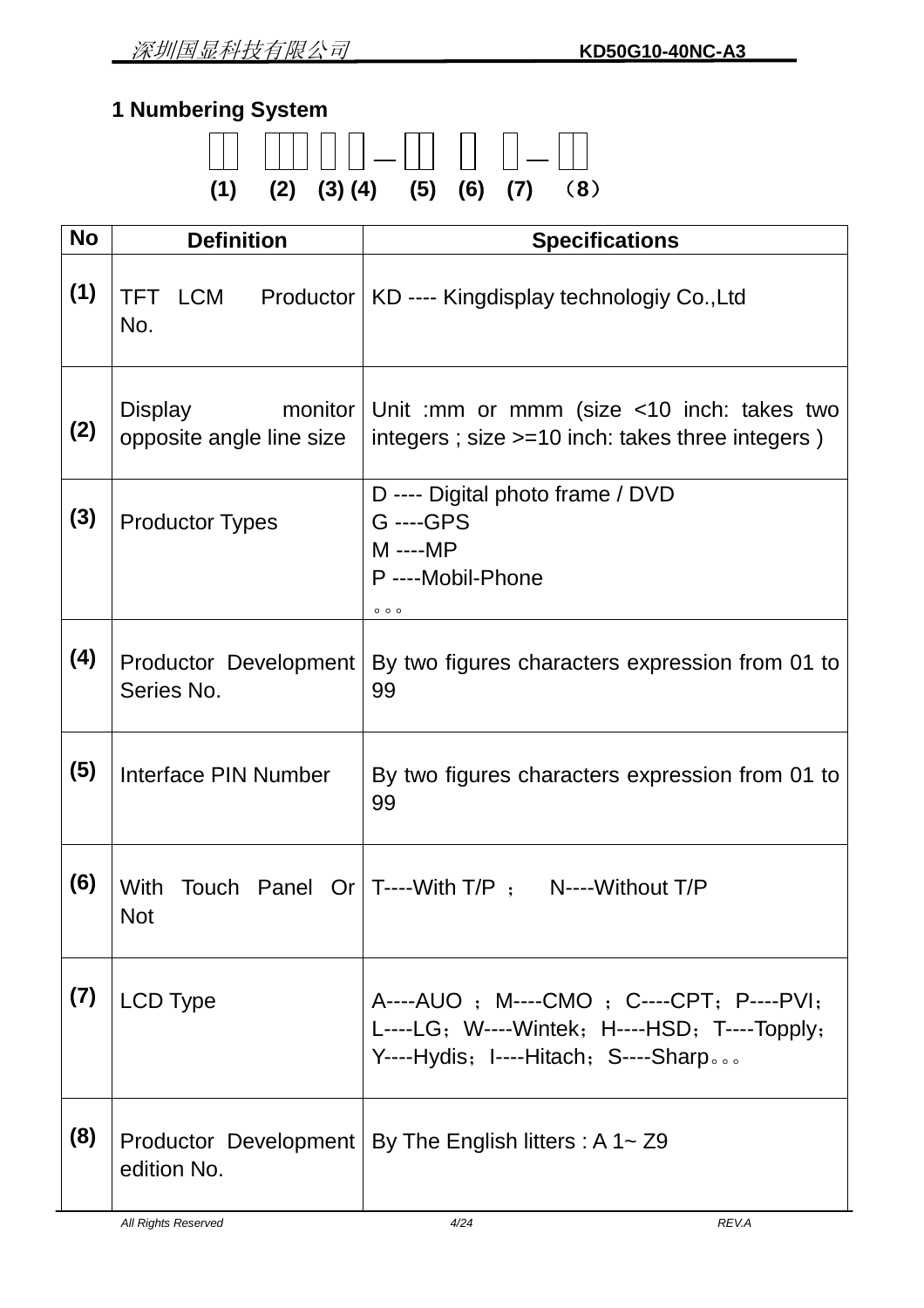# **2 Scope**

This specification applies to the TFT LCD module which is designed and manufactured by LCM Factory of Shenzhen K&D Technology Co.,Ltd.

### **3 Normative Reference**

GB/T4619-1996 《 Liquid Crystal Display Test Method》

GB/T2424 《Basic environmental Testing Procedures for Electric and Electronic Products.》

GB/T2423 《Basic Testing Procedures for Electric and Electronic Products》 IEC61747-1 《SIXTH PARTGB2828`2829-87《National Standard of PRC》

# **4 Definitions**

#### **4.1 Definitions of Vop**

The definitions of threshold voltage Vth1, Vth2 the following typical waveforms are applied on liquid crystal by the method of equalized voltage for each duty and bias.





【 selected waveform 】 【 non-selected waveform 】

① Vth1: The voltage which the brightness of segment indicates 50% of saturated value on the conditions of selected waveform (f<sub>f</sub>=80Hz,  $\Phi$ =10°  $\theta$  =270° at 25°C)

② Vth2: The voltage which the brightness of segment indicates 50% of saturated value on the conditions of non-selected waveform

(f<sub>f</sub>=80Hz,  $\Phi$ =10°  $\theta$  =270° at 25°C)

 $\textcircled{3}$  Vop: (Vth1(50%)+Vth2(50%))/2 (f<sub>f</sub>=80Hz, Φ=10° θ=270° at 25°C)

#### **4.2 Definition of Response Time Tr, Td**

①Tr: The time required which the brightness of segment becomes 10% from 100% when waveform is switched to selected one from non-selected one.  $(f_f=80Hz)$ Φ=10° $\theta$ =270°at 25 °C)

②Td: The time required which the brightness of segment becomes 90% from 10% when waveform is switched to

**CAII Rights Reserved Executive Contract Contract Contract Contract Contract Contract Contract Contract Contract Contract Contract Contract Contract Contract Contract Contract Contract Contract Contract Contract Contract C**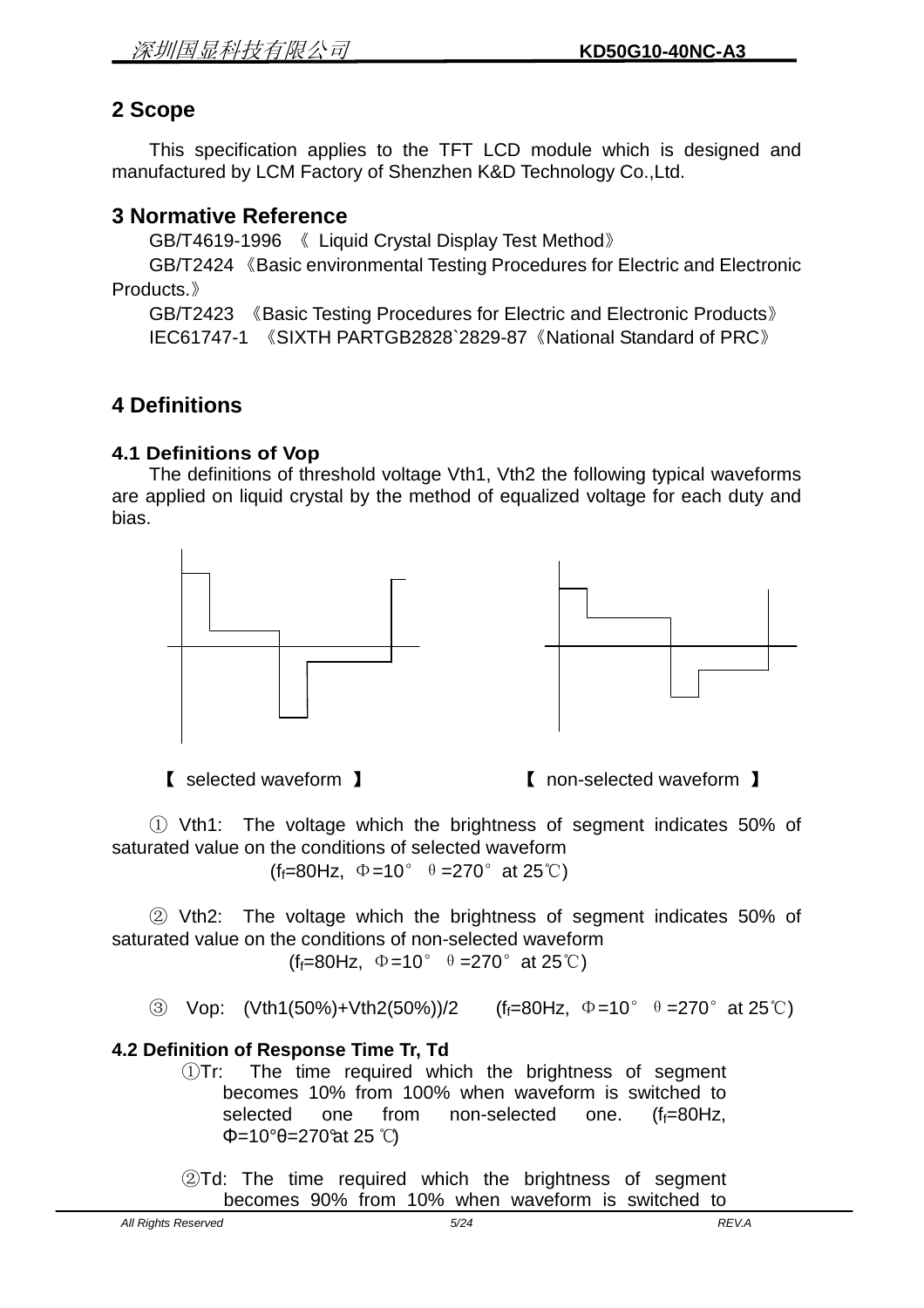selected one from selected one. ( $f_f=80$ Hz,  $\Phi=10^\circ\theta=270^\circ$ at  $25^{\circ}$ C)

#### **4.3 Definition of Contrast Ratio Cr**

- Cr=A/B
	- ① A: Segments brightness in case of non-selected waveform
	- ② B: Segments brightness in case of selected waveform

#### **4.4 Definition of Angle and Viewing Range**



Angular Graph: Constrast Ratio



Such as: Viewing Angle Range: 80(Cr>2) Horizontal 70(Cr>2) Vertical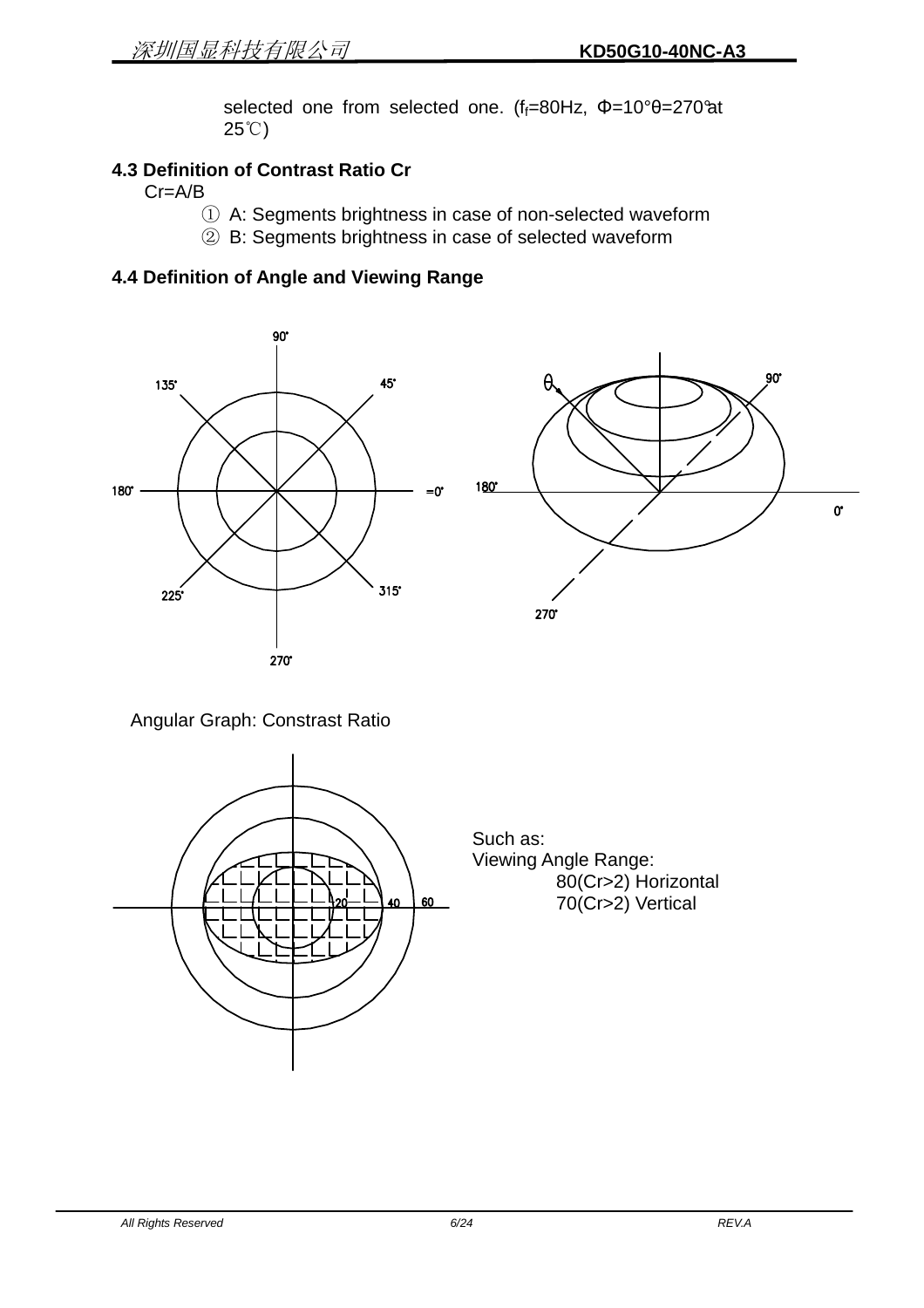# **5 Technology Specifications**

### **5.1 Feature**

 This single-display module is suitable for use in Multidedia Player products. The LCD adopts one backlight with High brightness 12-lamps white LED.

- 1) Construction: 5〞 а-Si color TFT-LCD ,White LED backlight and FPC.
- 2) LCD:
	- 2.1 Amorphous-TFT 5-inch display, transmissive, normally white type.
	- 2.2  $480(RGB) \times 272$  dots Matrix.
	- 2.3 Narrow-contact ledge technique.
	- 2.4 LCD Driver IC: NT39024CH-D/3EA \ ILI6480G
- 3) RGB interface.
- 4) Video signal interface: Parallel RGB.

### **5.2 Mechanical Specifications**

| <b>Item</b>         | <b>Specifications</b>          | Unit  |
|---------------------|--------------------------------|-------|
| Dimensional outline | 120.70(W) x75.80(H)x3.1 Max(T) | mm    |
| Active area         | $110.88(W) \times 62.83(H)$    | mm    |
| Pixel size          | $231(W) \times 231(H)$         | um    |
| Resolution          | 480(RGB) x272                  | pixel |

### **5.3 Absolute Max. Rating**

| Item                  | Symbol                      |         | Value | Unit        | Remark          |       |
|-----------------------|-----------------------------|---------|-------|-------------|-----------------|-------|
|                       |                             | Min     | typ   | Max         |                 |       |
| Logic power supply    | <b>DVDD</b>                 | 3.0     | 3.3   | 3.6         | V               |       |
| Input high voltage    | V <sub>IH</sub>             | 0.7DVDD |       | <b>DVDD</b> | V               |       |
| Input low voltage     | Vıl                         | 0       |       | 0.3DVDD     | V               |       |
| Operating temperature | $\mathsf{T}_{\mathsf{OPR}}$ | $-20$   |       | $+70$       | $\rm ^{\circ}C$ |       |
| Storage temperature   | $\mathsf{T}_{\text{STG}}$   | $-30$   |       | $+80$       | $\rm ^{\circ}C$ |       |
| Clock frequency       | $F_{CLK}$                   |         | 9     | 15          | MHz             | Note1 |

Note: For parallel RGB interface, maximum clock frequency is 15MHz,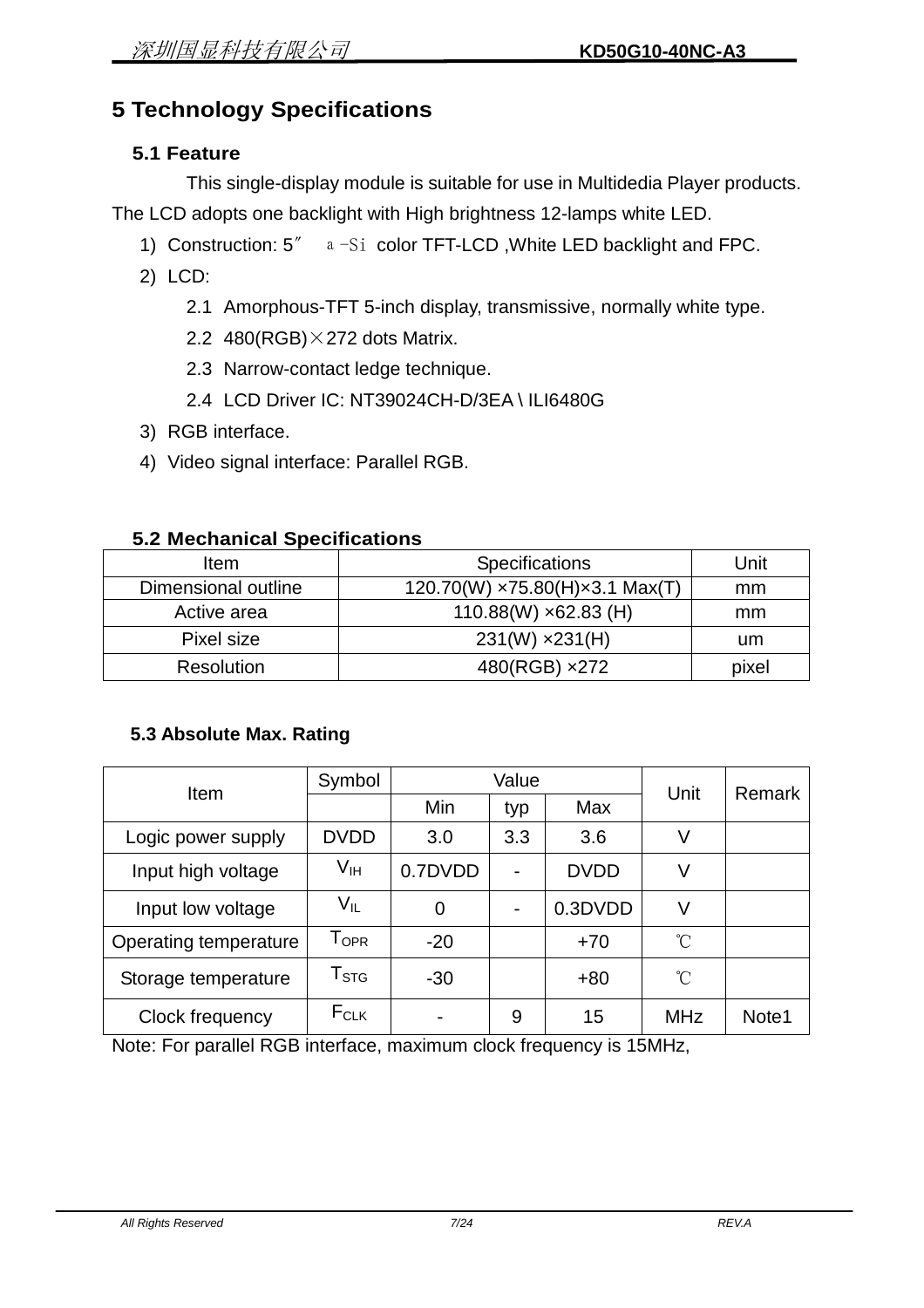### **5.4 Electrical Characteristics (VSS=0V,Ta=-20 to 70°C)**

| (T <sub>A</sub> =25°C, DVDD=2.25V to 3.6V, AVDD=4.8V to 5.2V, DVSS=AVSS=0V) |                                    |                                                |                 |                          |                 |      |
|-----------------------------------------------------------------------------|------------------------------------|------------------------------------------------|-----------------|--------------------------|-----------------|------|
| Parameter                                                                   | Symbol                             | Condition                                      | Min.            | Typ.                     | Max.            | Unit |
| Input low leakage<br>current                                                | Ιų,                                | No pull-up or<br>pull-down                     | $-1$            |                          | 1               | μA   |
| Input high leakage<br>current                                               | Iн                                 | No pull-up or<br>pull-down                     | -1              |                          | 1               | μA   |
| Output low voltage                                                          | $V_{OL}$ ''                        | $I_{OL}$ =1mA                                  | <b>DVSS</b>     | $\overline{\phantom{0}}$ | <b>DVSS+0.4</b> | V    |
| Output high voltage                                                         | $V_{OH}$                           | $IOH=-1mA$                                     | <b>DVDD-0.4</b> | $\overline{\phantom{0}}$ | <b>DVDD</b>     | V    |
| Gamma resistor                                                              | ${\sf R}_{\sf GMA}$                | AVDD=5V, TA<br>$=25^{\circ}$ C,<br>V0 to Vn=4V |                 | 17.1                     |                 | kΩ   |
| Driver output current                                                       | Ivol                               | AVDD=5V.<br>$V_0 = 0.2V$ ,<br>$V_{IN} = 0.7V$  |                 |                          | (80)            | μA   |
|                                                                             | I <sub>VOH</sub>                   | AVDD=5V,<br>$V_0 = 4.8V$ ,<br>$V_{IN} = 4.3V$  | (80)            |                          |                 | μA   |
| Average output<br>deviation (chip to chip)                                  | $\Delta$ $\mathsf{V}_{\mathsf{d}}$ | Center gary level                              |                 |                          | 10              | mV   |
| Output deviation                                                            | $\Delta V_{\text{O1}}$             | $Vo = 1.5V to$<br>AVDD-1.5V                    |                 | (±10)                    | (±15)           | mV   |
| Output deviation                                                            | $\Delta V_{O2}$                    | $Vo$ < 1.5V or<br>>AVDD-1.5V                   |                 | (±20)                    | (±40)           | mV   |
| Logic dynamic current                                                       | $I_{DD1}$                          | <b>DVDD</b>                                    | ۰               | $(1.0)^2$                | $(2.0)^3$       | mA   |
| Driver dynamic current                                                      | $I_{DD2}$                          | AVDD                                           |                 | $8.75^{4}$               | $10^{35}$       | mA   |
| Input pull up/down<br>resistance                                            | R,                                 | $V_{\parallel}$ = 0V or<br>$V_H = D V D D$     | 150             |                          |                 | kΩ   |

#### Note:

- 1. CKV, STV, OEV pins
- 2. Parallel interface, f<sub>CLK</sub>=9MHz, f<sub>STB</sub>=17.14KHz, dot inversion pattern, DVDD=2.5V, TA=25°C
- 3. Parallel interface, f<sub>CLK</sub>=9MHz, f<sub>STB</sub>=17.14KHz, dot inversion pattern, DVDD=2.75V, TA=-30 to 85°C
- 4. Parallel interface, f<sub>CLK</sub>=9MHz, f<sub>STB</sub>=17.14KHz, all white (NBW="H") pattern, AVDD=5V, V0=4.5V, Vn=0.2V, TA=25°C
- 5. Parallel interface, f<sub>CLK</sub>=9MHz, f<sub>STB</sub>=17.14KHz, all white (NBW="H") pattern, AVDD=5.2V, V0=4.5V, Vn=0.2V, TA=-30 to 85°C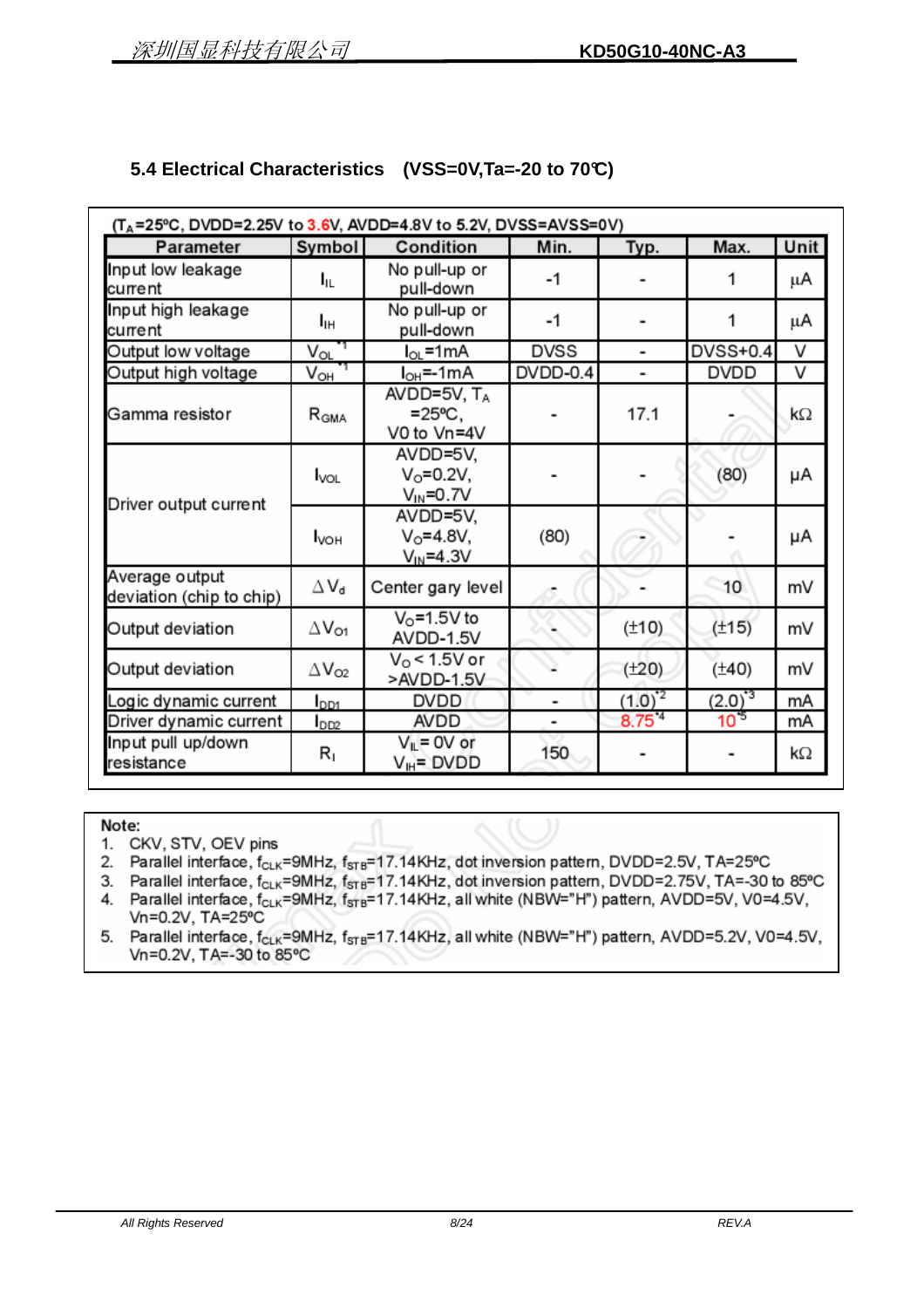#### **5.5 Optical specifications**

| Item           |                                                     | Symbol                                                  | Conditions | Specifications |       |       | Unit    | Note                                 |  |
|----------------|-----------------------------------------------------|---------------------------------------------------------|------------|----------------|-------|-------|---------|--------------------------------------|--|
|                |                                                     |                                                         |            | Min.           | Typ.  | Max.  |         |                                      |  |
| Transmittance  |                                                     | T%                                                      |            |                | 7,5   |       | %       |                                      |  |
| Contrast Ratio |                                                     | CR                                                      |            | 150            | 250   |       | --      | ΑII                                  |  |
| Response Time  |                                                     | Тĸ                                                      |            |                | 15    | 20    | ms      | left side data<br>based<br>on<br>are |  |
|                |                                                     | Тε                                                      |            |                | 35    | 50    | ms.     | CMO's following                      |  |
|                | Red                                                 | $\mathsf{x}_{\scriptscriptstyle{\mathsf{R}}}$           |            | 0.585          | 0.615 | 0.645 |         | condition -T6                        |  |
|                |                                                     | YR                                                      |            | 0.314          | 0.344 | 0.374 |         | NTSC: 50%                            |  |
|                | Χg                                                  | Viewing normal angle<br>$\theta_v = \theta_v = 0^\circ$ | 0.277      | 0.307          | 0.337 |       | LC:5091 |                                      |  |
|                | Green                                               | Yc                                                      |            | 0.532          | 0.562 | 0.592 |         | Light : C light                      |  |
| Chromaticity   |                                                     | Xe                                                      |            | 0.103          | 0.133 | 0.163 |         | (Machine:BM5A)                       |  |
|                | Blue                                                | Yв                                                      |            | 0.120          | 0.150 | 0.180 |         | Normal Polarizer<br>Without DBEF     |  |
|                | $\mathsf{x}_{\scriptscriptstyle{W}}$<br>White<br>Yw |                                                         |            | 0.279          | 0.309 | 0.339 |         | Simulation                           |  |
|                |                                                     |                                                         |            | 0.320          | 0.350 | 0,380 |         | Data Reference                       |  |
|                | Hor.                                                | $\theta_{X+}$                                           |            |                | 45    |       |         |                                      |  |
| Viewina        |                                                     | $\Theta_{X}$                                            | Center     |                | 45    |       |         | Only                                 |  |
| Angle          |                                                     | $\theta_{Y*}$                                           | CR≥10      |                | 15    |       | deg.    |                                      |  |
|                | Ver.                                                | θγ.                                                     |            |                | 35    |       |         |                                      |  |

\*Note (1) Definition of Contrast Ratio (CR):

The contrast ratio can be calculated by the following expression.

Contrast Ratio (CR) = L63/L0

L63: Luminance of gray level 63

L0: Luminance of gray level 0

 $CR = CR(10)$ 

 $CR(X)$  is corresponding to the Contrast Ratio of the point X at Figure in Note (5).

\*Note (2) Definition of Response Time (TR, TF):

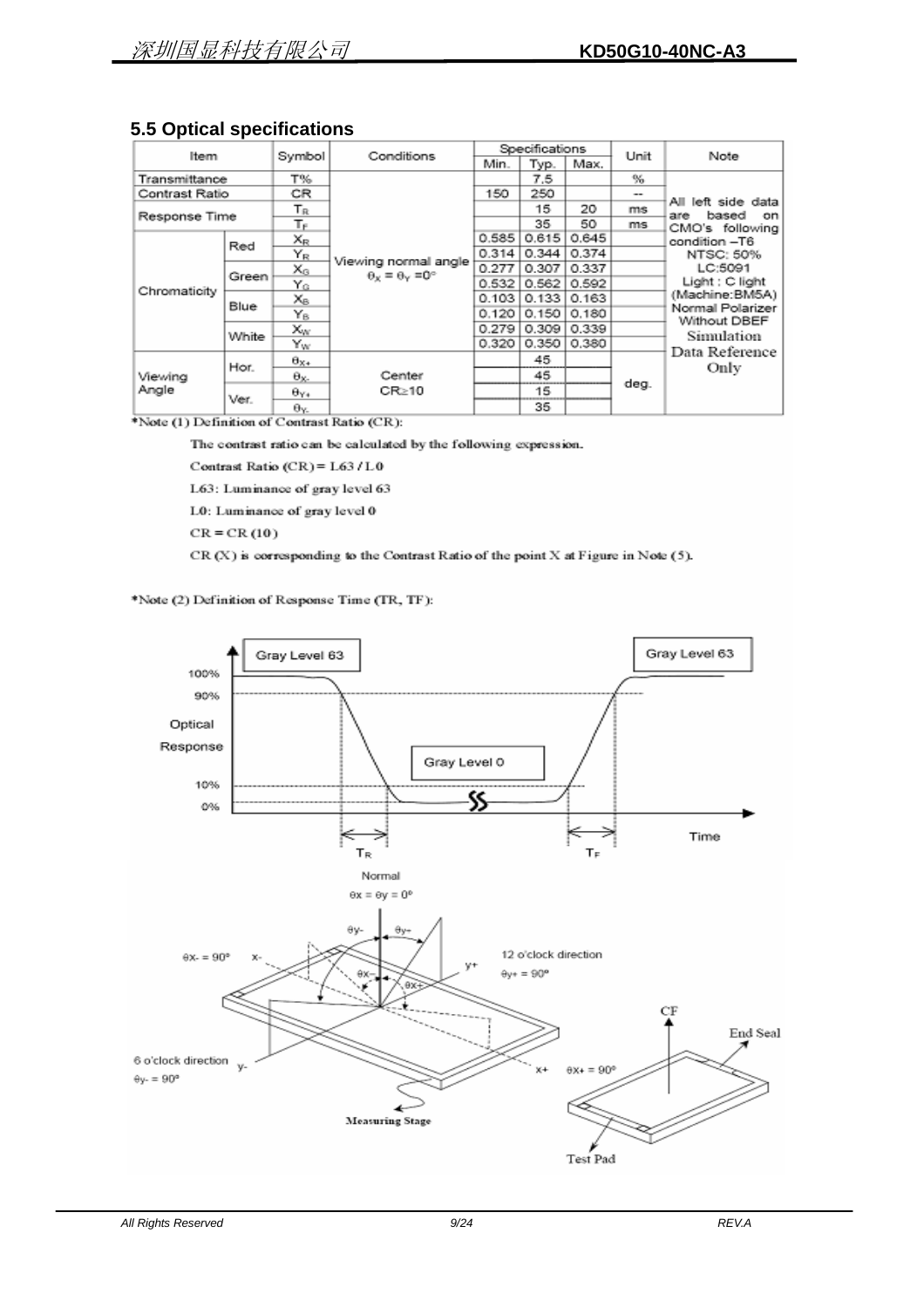| 5.6 LED back light specification (12 White Chips) |  |
|---------------------------------------------------|--|
|---------------------------------------------------|--|

| Item                   | Symbol                             | Condition   | Min  | Typl                     | Max  | Unit          |
|------------------------|------------------------------------|-------------|------|--------------------------|------|---------------|
| <b>Forward Voltage</b> | \/f                                | If=40 $mA$  | 18   | 19.2                     | 20.4 |               |
| Uniformity (with L/G)  | $\Delta$ $\mathsf{B}_{\mathsf{p}}$ | $If = 40mA$ | 80   | $\blacksquare$           |      | $\frac{1}{2}$ |
| Luminance for LCD      | ∟∖∕                                | $If = 40mA$ | 4800 | $\overline{\phantom{0}}$ |      | cd/m          |

### **LED CIRCUIT**



#### **5.7 Interface Pin Connections**

| PIN NO.        | <b>Symbol</b>          | <b>Description</b>                                              |
|----------------|------------------------|-----------------------------------------------------------------|
| 1              | LED-K                  | LED backlight(Cathode)                                          |
| $\overline{2}$ | LED-A                  | LED backlight(anode)                                            |
| 3              | <b>GND</b>             | Ground                                                          |
| $\overline{4}$ | <b>VDD</b>             | Power supply (Digital +3.0V)                                    |
| $5 - 12$       | <b>R0-R7</b>           | <b>Red Data</b>                                                 |
| 13-20          | G0-G7                  | <b>Green Data</b>                                               |
| $21 - 28$      | <b>B0-B7</b>           | <b>Blue Data</b>                                                |
| 29             | <b>GND</b>             | Ground                                                          |
| 30             | <b>CLK</b>             | <b>Clodk</b>                                                    |
| 31             | <b>DISP</b>            | Display on/off                                                  |
| 32             | <b>HSYNC</b>           | Horizontal sync input in RGB mode (short to<br>GND if not used) |
| 33             | <b>VSYNC</b>           | Vertical sync input in RGB mode (short to<br>GND if not used)   |
| 34             | <b>DEN</b>             | Data Enable                                                     |
| 35             | <b>NC</b>              | <b>NC</b>                                                       |
| 36             | <b>GND</b>             | Ground                                                          |
| 37             | $\overline{\text{NC}}$ | <b>NC</b>                                                       |
| 38             | $\overline{\text{NC}}$ | <b>NC</b>                                                       |
| 39             | <b>NC</b>              | <b>NC</b>                                                       |
| 40             | <b>NC</b>              | <b>NC</b>                                                       |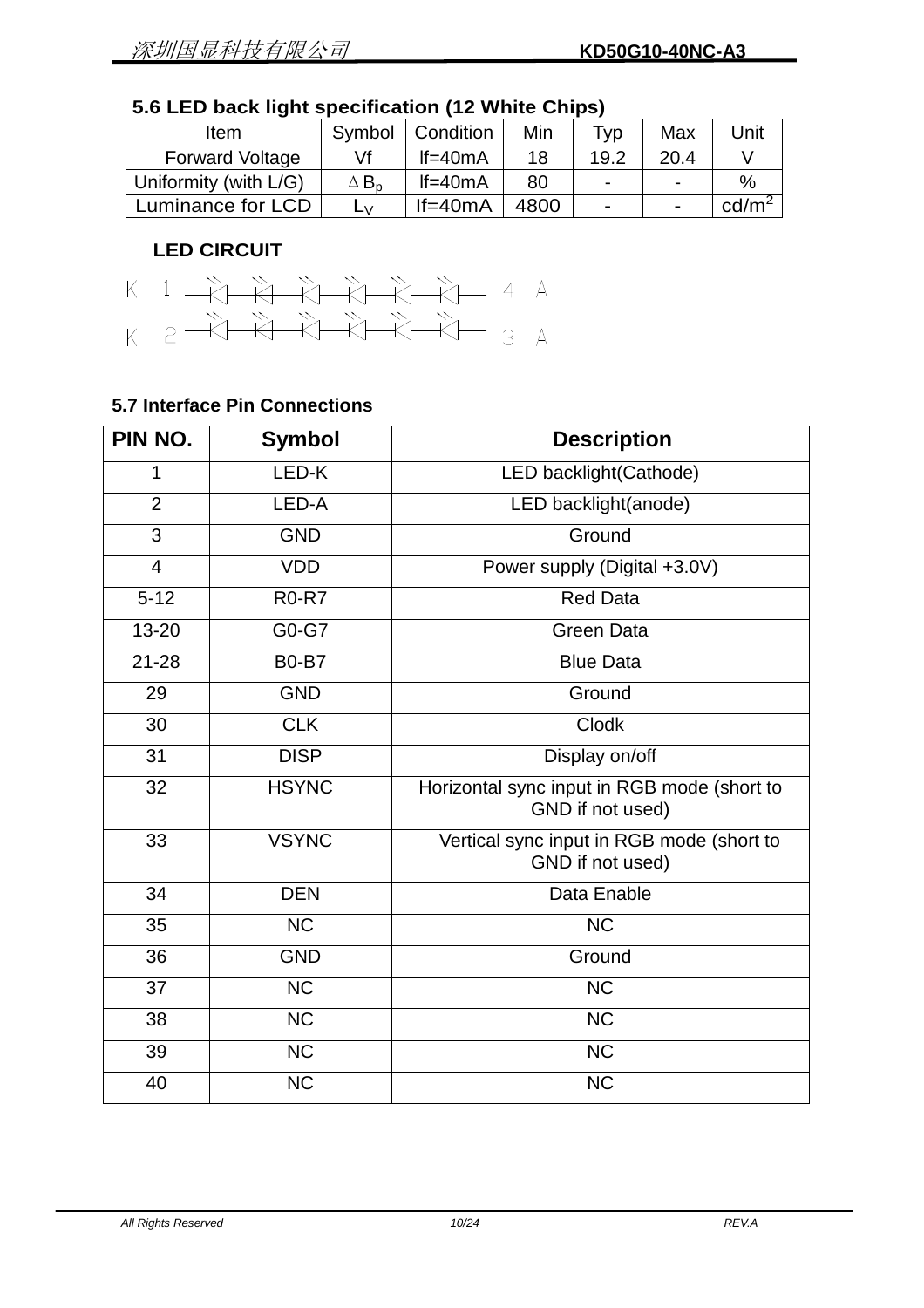## **6 Signal timing diagram and Circuit block diagram**

#### **6.1 Circuit block diagram**

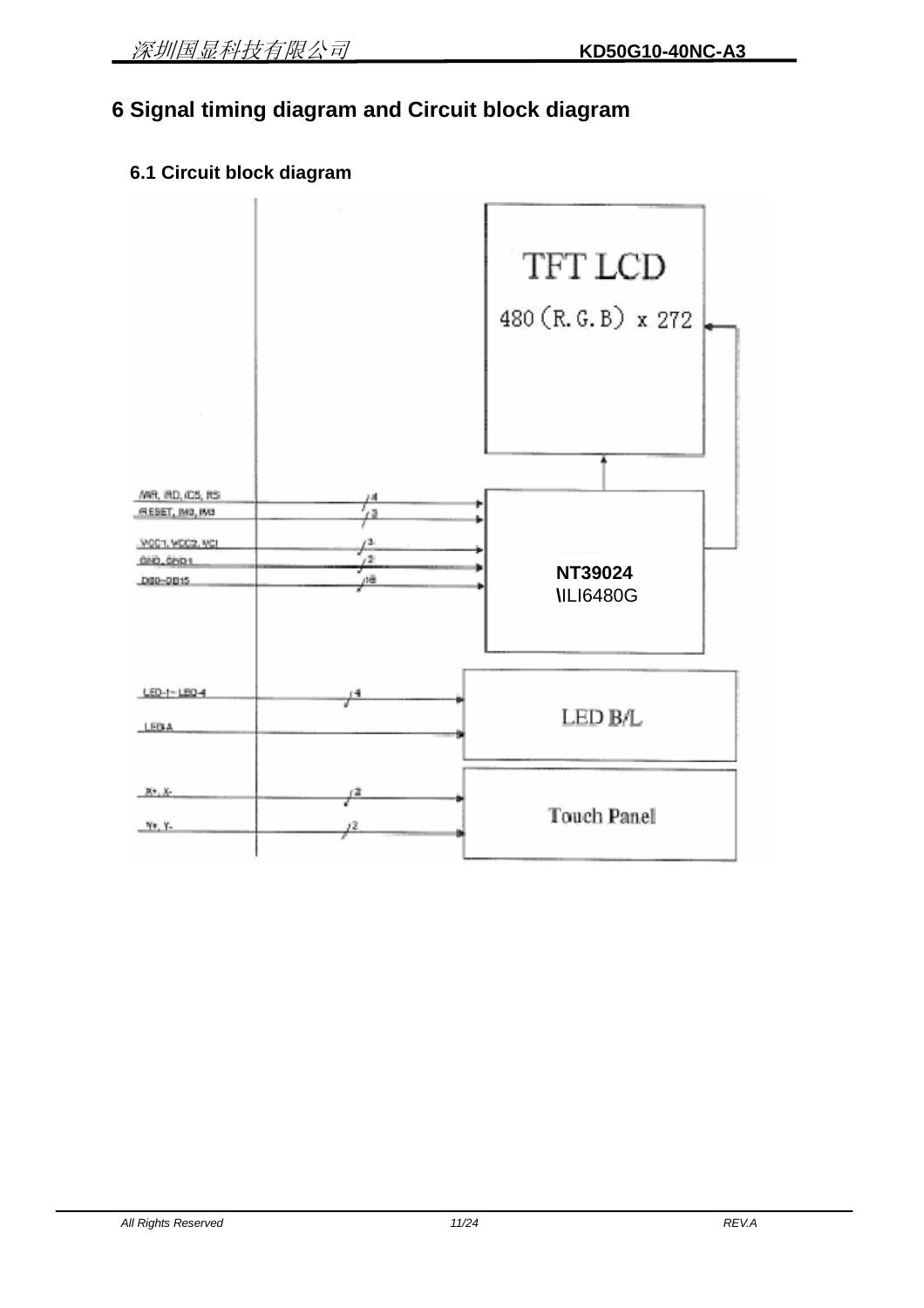#### **6.2 Signal Timing Diagram**

#### **6.2.1 Power ON/OFF Sequence**



#### **6.2.2 Reset timing**

The reset input must be held for at least 1ms after power is stable.



#### **6.2.3 Timing Diagram of interface Signal**

| <b>PARAMETER</b>          | Symbol     | Min. | Typ.  | Max. | Unit       |  |
|---------------------------|------------|------|-------|------|------------|--|
| Clock cycle               | $1/t_c$ '1 |      | 9     | 15   | MHz        |  |
| Hsync cycle               | $1/f_H$    |      | 17.14 |      | KHz        |  |
| Vsync cycle               | $1/f_v$    |      | 59.94 |      | Hz         |  |
| Horizontal Signal         |            |      |       |      |            |  |
| Horizontal cycle          | th $^2$    |      | 525   |      | <b>CLK</b> |  |
| Horizontal display period | thd        |      | 480   |      | <b>CLK</b> |  |
| Horizontal front porch    | thf        | 2    | ۰     |      | <b>CLK</b> |  |
| Horizontal pulse width    | thp        | 2    | 41    |      | <b>CLK</b> |  |
| Horizontal back porch     | thb        | 2    | 2     |      | <b>CLK</b> |  |
| <b>Vertical Signal</b>    |            |      |       |      |            |  |
| Vertical cycle            | tv         |      | 286   |      | н          |  |
| Vertical display period   | tvd        |      | 272   |      | Н          |  |
| Vertical front porch      | tvf        |      | 2     |      | Ή          |  |
| Vertical pulse width      | tvp        |      | 10    |      | Η          |  |
| Vertical back porch       | tvb        |      | 2     |      | Н          |  |

 $(480RGRx)$  72  $T = 25\degree$ C DVDD=2 25V to 3 6V DVSS= 0V)

#### Note:

1. Parallel interface. Clock frequency and horizontal signal parameters are tripled in serial interface. The Maximum clock frequency of serial interface is 33MHz

2. thd=480CLK, thf=2CLK, thp=41CLK, thb=2CLK, thf + fhp + ftb > 44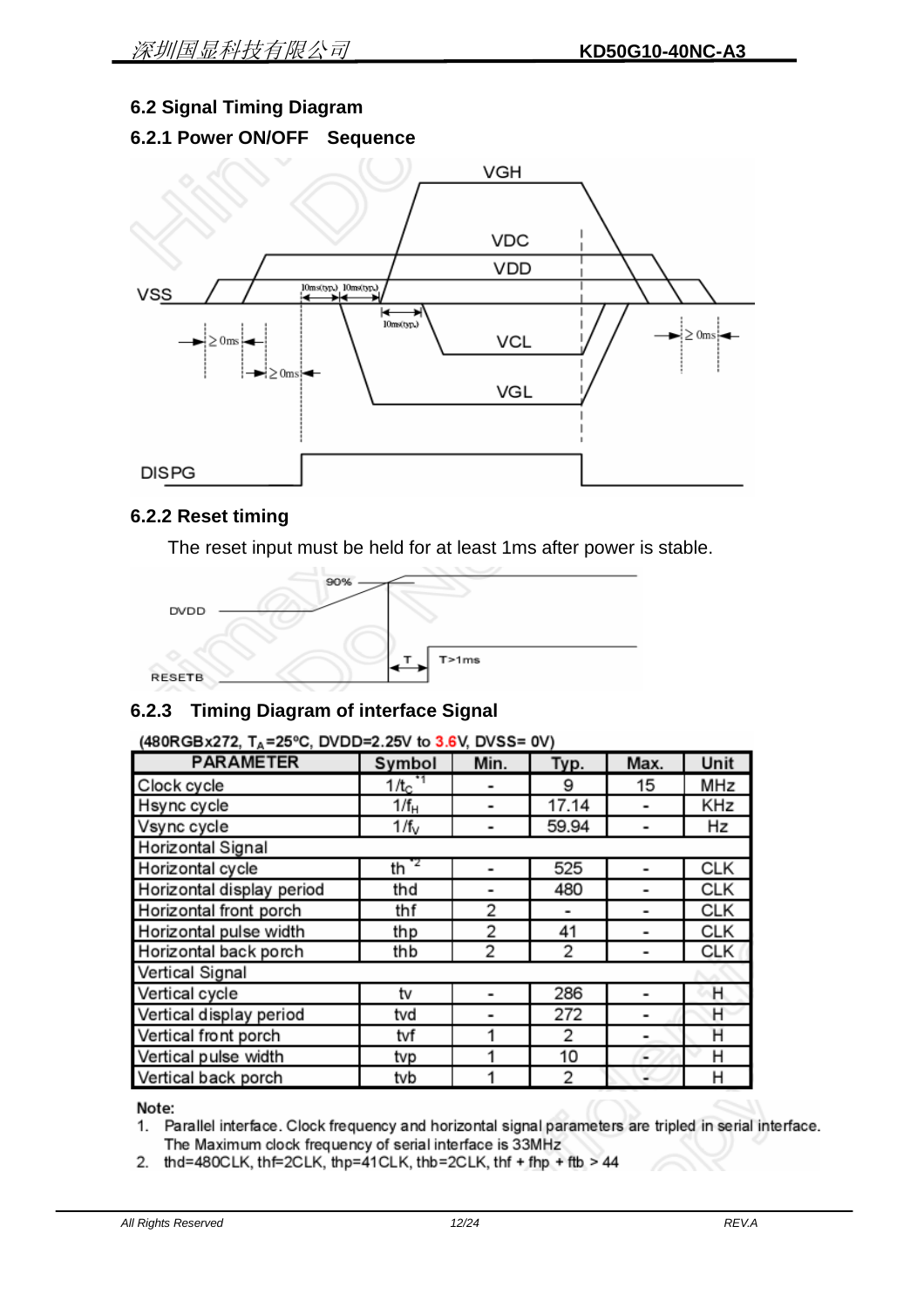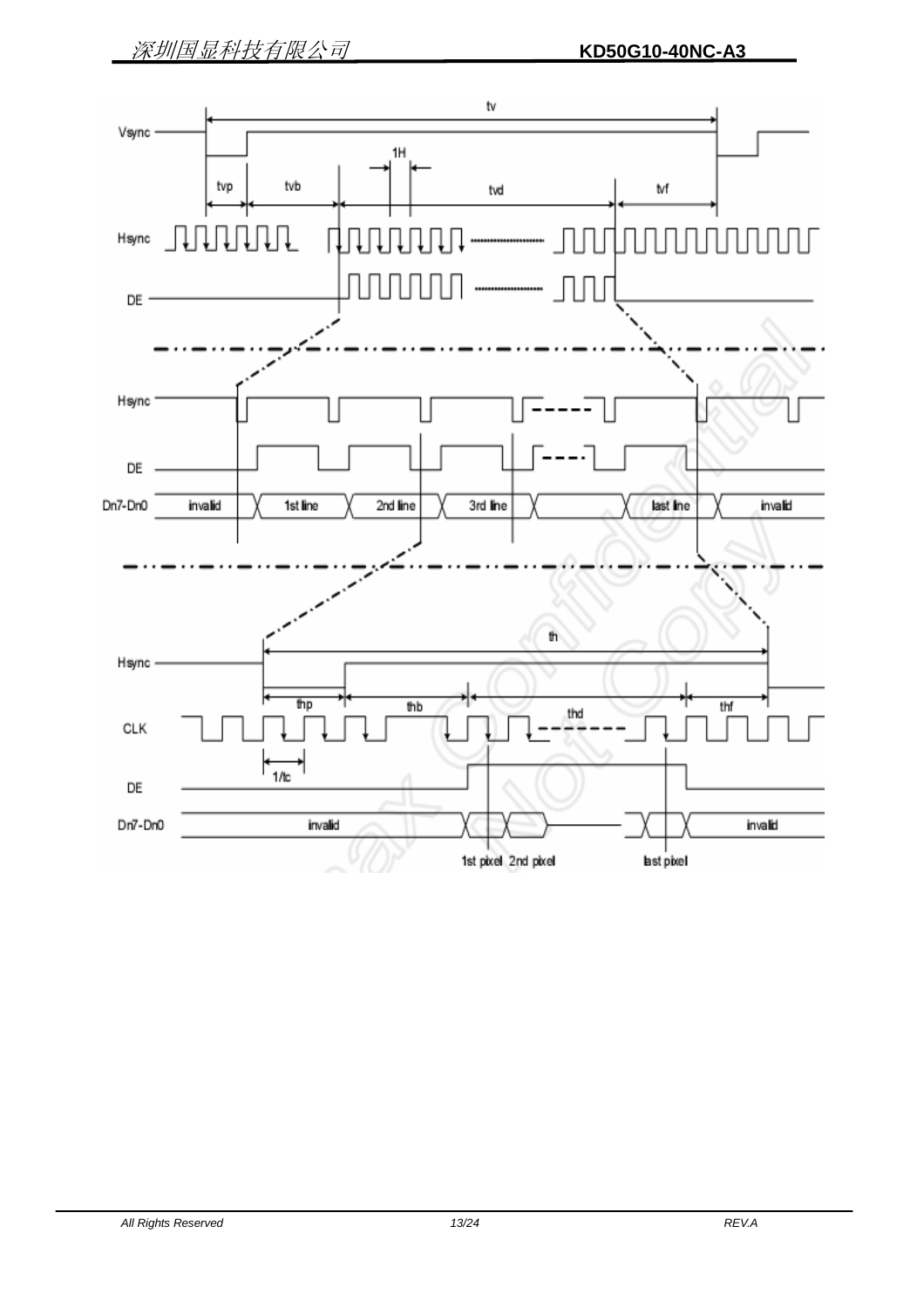#### **6.2.4 Vertical Timing Diagram**



| Timing | 480RGBx272 | 480RGBx240 240RGBx320 240RGBx240 |  |
|--------|------------|----------------------------------|--|
|        |            |                                  |  |
|        |            |                                  |  |
|        |            |                                  |  |
|        |            |                                  |  |
|        |            |                                  |  |
|        |            |                                  |  |
|        |            |                                  |  |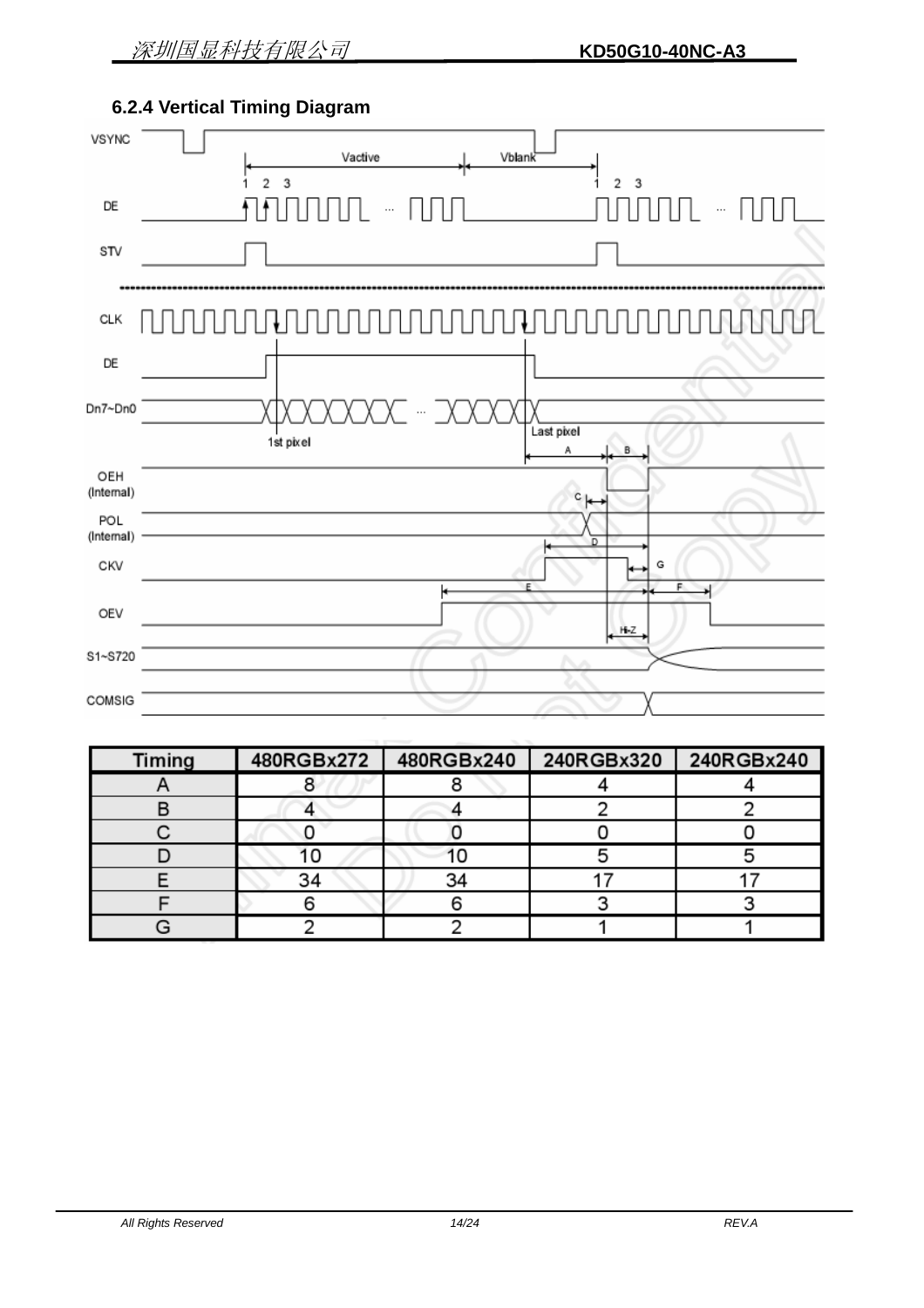# **7 Reliability Test Conditions And Methods**

| <b>NO</b>      | Item                                                                                                                | Condition                                                                                                                      | Method                                                                              |
|----------------|---------------------------------------------------------------------------------------------------------------------|--------------------------------------------------------------------------------------------------------------------------------|-------------------------------------------------------------------------------------|
| 1              | High / Low<br><b>Temperature</b><br>Storage                                                                         | 80℃/-30℃ 120hrs                                                                                                                | Check and record<br>every 48Hrs                                                     |
| $\overline{2}$ | High / Low<br><b>Temperature Life</b>                                                                               | $70^{\circ}$ C/-20 $^{\circ}$ C 120hrs (operating<br>mode)                                                                     | Check and record<br>every 48Hrs                                                     |
| 3              | High<br>Temperature.<br><b>High Humidity</b><br>Operating                                                           | 60℃,90% RH, 96Hrs                                                                                                              | Check and record<br>every 48hrs                                                     |
| 4              | <b>Thermal Shock</b>                                                                                                | $-30^{\circ}$ C(30Min) $\longrightarrow$ 25 $^{\circ}$ C(5Min)<br>▶ 80°C (30Min)<br>(conversion time, : 5 sec) 20<br>cycles    | Each 10 cycles end,<br>check                                                        |
| 5              | Vibration                                                                                                           | 10Hz~55Hz~10Hz<br>Amplitude: 1.5mm<br>2hrs for each direction $(X, Y, Z)$                                                      | Each direction end,<br>Check the<br>Appearance and<br>Electrical<br>Characteristics |
| 6              | <b>Static Electricity</b>                                                                                           | Gap mood: ±1KV~±8KV (10<br>times air discharge with<br>positive/negative voltage<br>voltage gap: 1kv)<br>Touch mood: ±1KV~±4KV | Each discharge end,<br><b>Check the Electrical</b><br>Characteristics               |
| 7              | Curve                                                                                                               | 60 Thousand times, 40<br>times/min<br>150° (according to die if exist)                                                         | Check and record<br>every<br>2~4 thousand times                                     |
| 8              | Free faller movement for each<br>side, cording, angle (75cm<br>Slump<br>High, $6$ sides, $2$ angle, $2$<br>cording) |                                                                                                                                | End                                                                                 |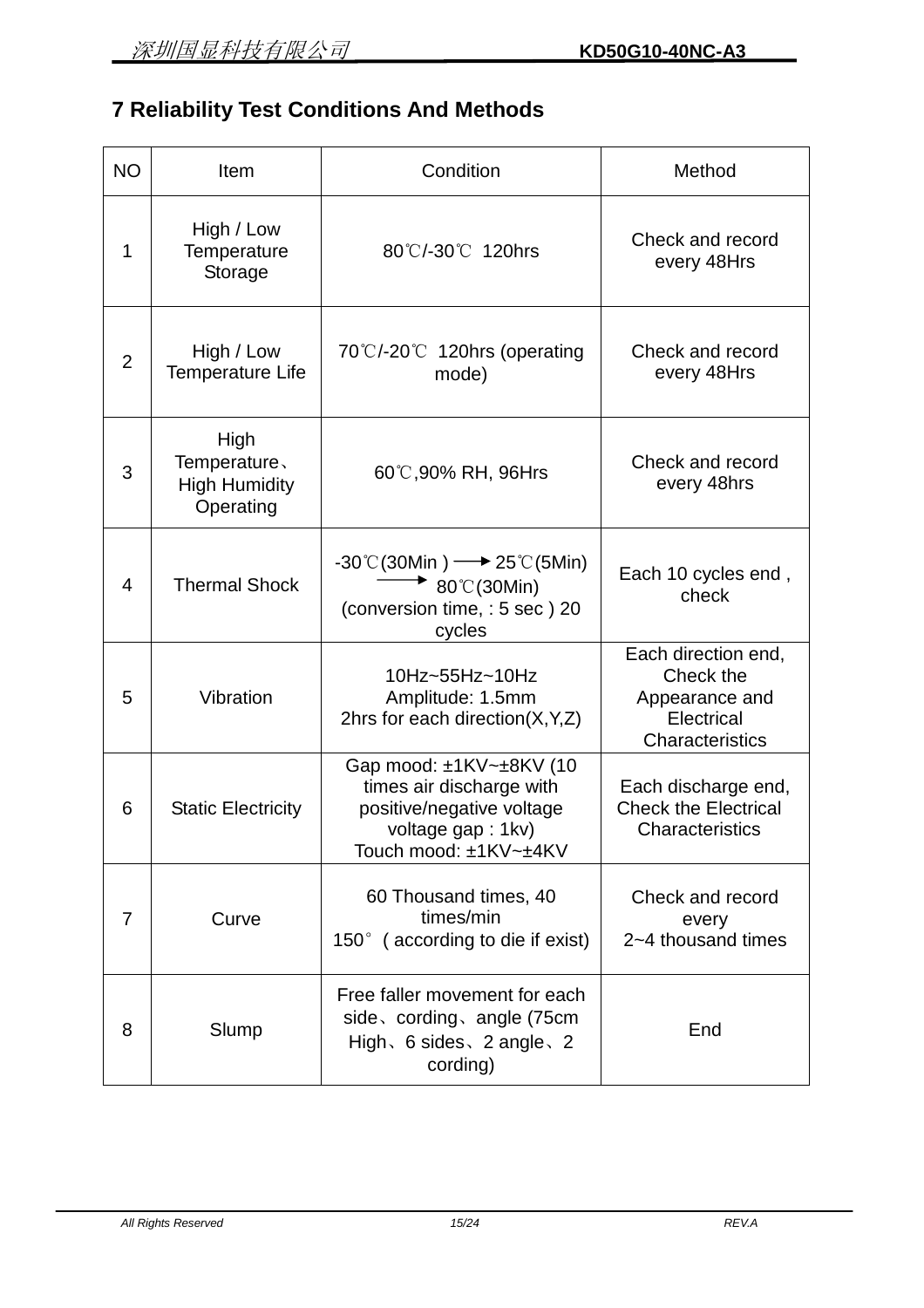# **8 Inspection standard**

| <b>No</b> | Item                                                              | Criterion                                     |                        |                       |  |  |  |
|-----------|-------------------------------------------------------------------|-----------------------------------------------|------------------------|-----------------------|--|--|--|
| 01        | Outline<br>Dimension                                              | In accord with drawing                        |                        |                       |  |  |  |
| 02        | Position-fin<br>ding<br><b>Dimension</b><br>Assemble<br>Dimension |                                               | In accord with drawing |                       |  |  |  |
|           |                                                                   | Round type: non display<br>3.1 Small area LCD | Unit: mm               |                       |  |  |  |
|           |                                                                   |                                               | Dimension              | Qualified<br>Quantity |  |  |  |
|           |                                                                   | $\rightarrow X \leftarrow Y$                  | $D \le 0.1$            | Ignore                |  |  |  |
|           |                                                                   |                                               | $0.1 < D \le 0.15$     | $\overline{2}$        |  |  |  |
|           |                                                                   |                                               | D > 0.15               | 0                     |  |  |  |
|           | <b>LCD black</b><br>spots,                                        |                                               |                        |                       |  |  |  |
| 03        | white spots                                                       | 3.2Large area LCD                             |                        |                       |  |  |  |
|           | (Round<br>type)                                                   |                                               | <b>Dimension</b>       | Qualified<br>Quantity |  |  |  |
|           |                                                                   | $\rightarrow$ x $\leftarrow$                  | $D \le 0.1$            | Ignore                |  |  |  |
|           |                                                                   |                                               | $0.1 < D \le 0.15$     | 2                     |  |  |  |
|           |                                                                   |                                               | $0.15 < D \le 0.20$    | 1                     |  |  |  |
|           |                                                                   |                                               | D > 0.20               | 0                     |  |  |  |
|           |                                                                   | $C-STN$ : if $D>0.1$ , unqualified            |                        |                       |  |  |  |
|           |                                                                   |                                               |                        |                       |  |  |  |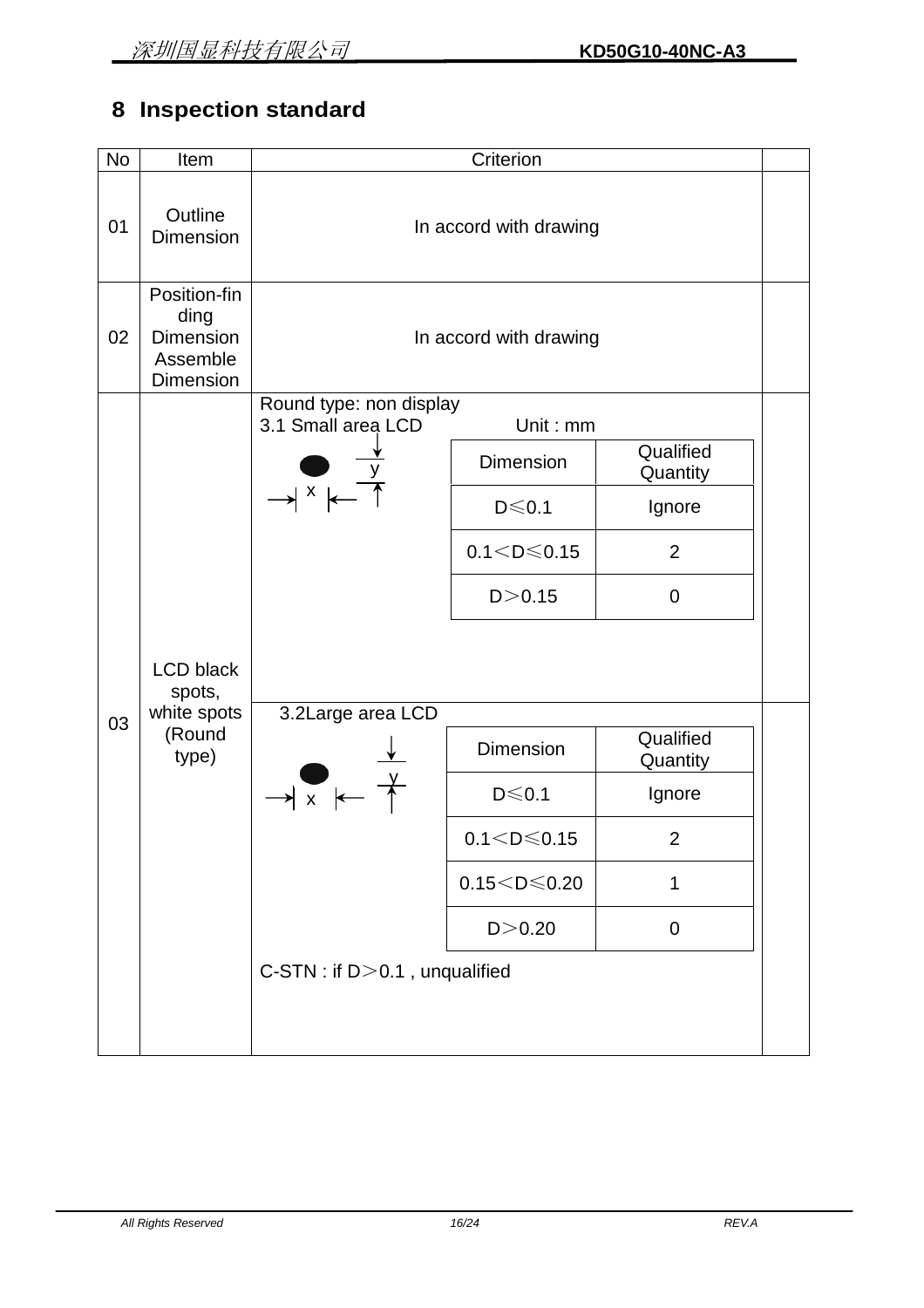|    | Unit: mm                                              |                                                                                                                                                                                                                                         | 4.1             | Small                                | <b>LCD</b><br>area         |  |
|----|-------------------------------------------------------|-----------------------------------------------------------------------------------------------------------------------------------------------------------------------------------------------------------------------------------------|-----------------|--------------------------------------|----------------------------|--|
|    |                                                       |                                                                                                                                                                                                                                         | Length          | Width                                | Qualified<br>Quantity      |  |
|    |                                                       |                                                                                                                                                                                                                                         |                 | $\leq 0.015$                         | Ignore                     |  |
|    |                                                       |                                                                                                                                                                                                                                         | $\leq 1.0$      | $0.015 < W \leq$                     | $\overline{2}$             |  |
|    |                                                       |                                                                                                                                                                                                                                         | $\leq 2.0$      | 0.025                                | 1                          |  |
|    |                                                       |                                                                                                                                                                                                                                         | $\leq 1.0$      | $0.025 < W \leq$<br>0.05             | 1                          |  |
|    | <b>LCD black</b>                                      |                                                                                                                                                                                                                                         |                 | D > 0.05                             | According to<br>circle     |  |
| 04 | spots,<br>white spots                                 |                                                                                                                                                                                                                                         |                 | 4.2Large area LCD                    |                            |  |
|    |                                                       | (Line Style)                                                                                                                                                                                                                            | Length          | Width                                | Qualified<br>Quantity      |  |
|    |                                                       |                                                                                                                                                                                                                                         |                 | $\leq 0.015$                         | Ignore                     |  |
|    |                                                       |                                                                                                                                                                                                                                         | $\leqslant$ 2.0 | $0.015 < W \leq$<br>0.025            | $\overline{2}$             |  |
|    |                                                       |                                                                                                                                                                                                                                         | $\leq 1.0$      | $0.025 < W \leq$<br>0.05             | 1                          |  |
|    |                                                       |                                                                                                                                                                                                                                         |                 | D > 0.05                             | According to<br>circle     |  |
|    |                                                       |                                                                                                                                                                                                                                         |                 | CSTN: If $W \ge 0.015$ , unqualified | Ignore beyond viewing area |  |
| 05 | <b>LCD</b><br>Scratch 、<br><b>Threadlike</b><br>Fiber | Same to NO.3 circle<br>sightline and surface of LCD is vertical<br>(2) Same to NO.3 line style                                                                                                                                          |                 |                                      |                            |  |
| 06 | <b>POL</b>                                            | It is not admissible that POL is beyond the edge of glass,<br>else, unqualified.<br>It is essential that POL is over the 50 percent of width of<br>frame, else, unqualified.<br>According to the drawing in case of special definition. |                 |                                      |                            |  |
| 07 | <b>IC/FPC</b><br><b>Bonding</b>                       | Scratch<br>Reject                                                                                                                                                                                                                       |                 |                                      |                            |  |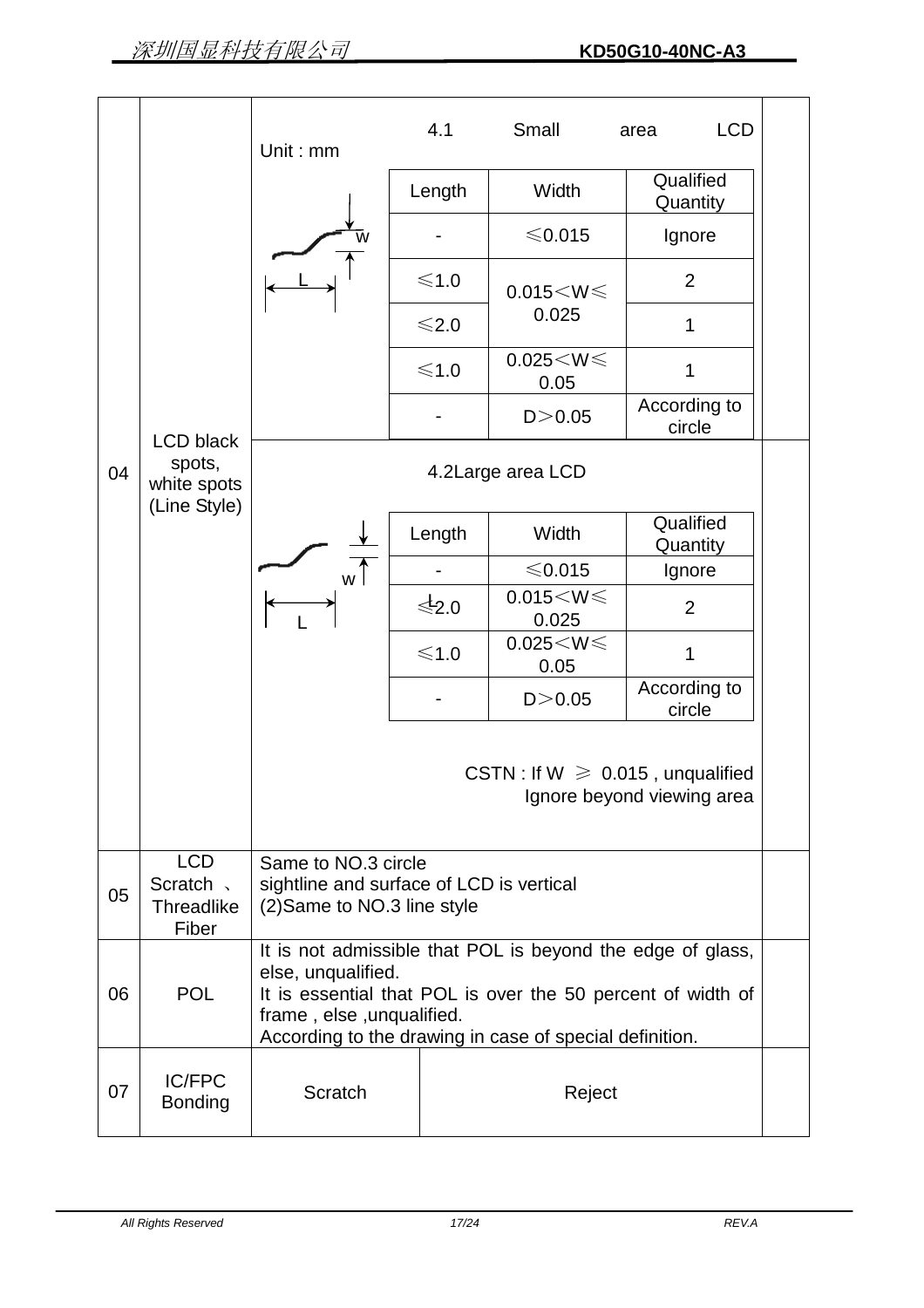|                      |                       | Intensity Of<br>Adhesion                                                             | If lower than specification, reject                |  |
|----------------------|-----------------------|--------------------------------------------------------------------------------------|----------------------------------------------------|--|
|                      |                       | <b>Gold Fold Twist</b>                                                               | Reject                                             |  |
|                      | <b>IC/FPC</b>         | According to outline, no gold outside,<br>Silicon<br>seal can not be higher than LCD |                                                    |  |
| 07<br><b>Bonding</b> | <b>FPC Gold Sever</b> | Reject                                                                               |                                                    |  |
| 08                   | <b>SMT</b>            | Lack of<br>Component.<br><b>Polarity Inverse</b>                                     | If exist, reject                                   |  |
|                      |                       | Leak Solder.<br><b>Virtual Solder</b>                                                | If exist, reject                                   |  |
|                      |                       | <b>Short Circuit In</b><br><b>Solder Point</b>                                       | If exist, reject                                   |  |
|                      |                       | <b>Tin Ball</b>                                                                      | If exist, reject                                   |  |
|                      |                       | <b>Tin Acumination</b>                                                               | If visual, reject                                  |  |
|                      |                       | Height<br><b>Solder Point</b>                                                        | If higher 0.5mm than component. reject             |  |
|                      |                       | Height of<br>component                                                               | Either side higher 0.5mm than<br>component, reject |  |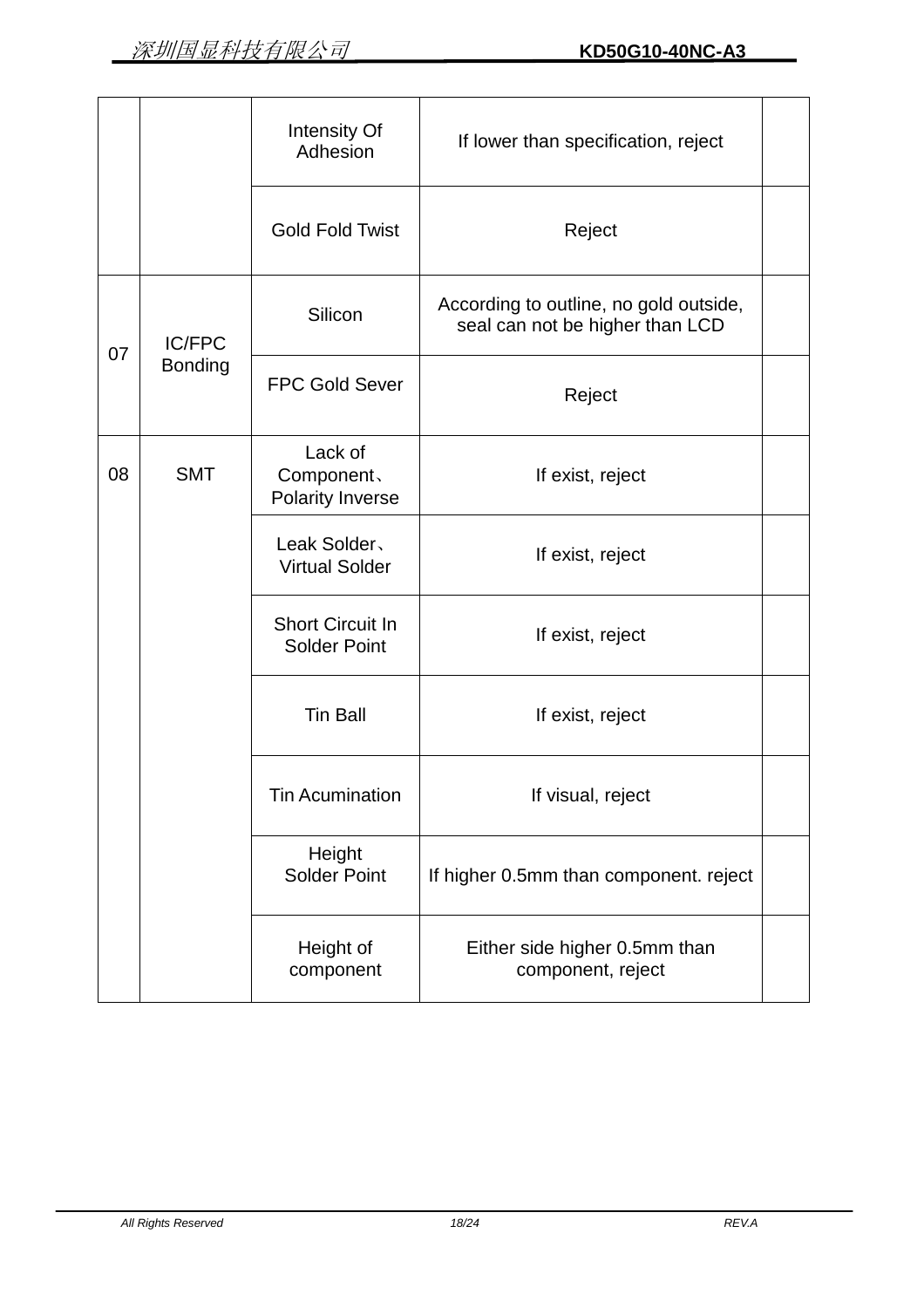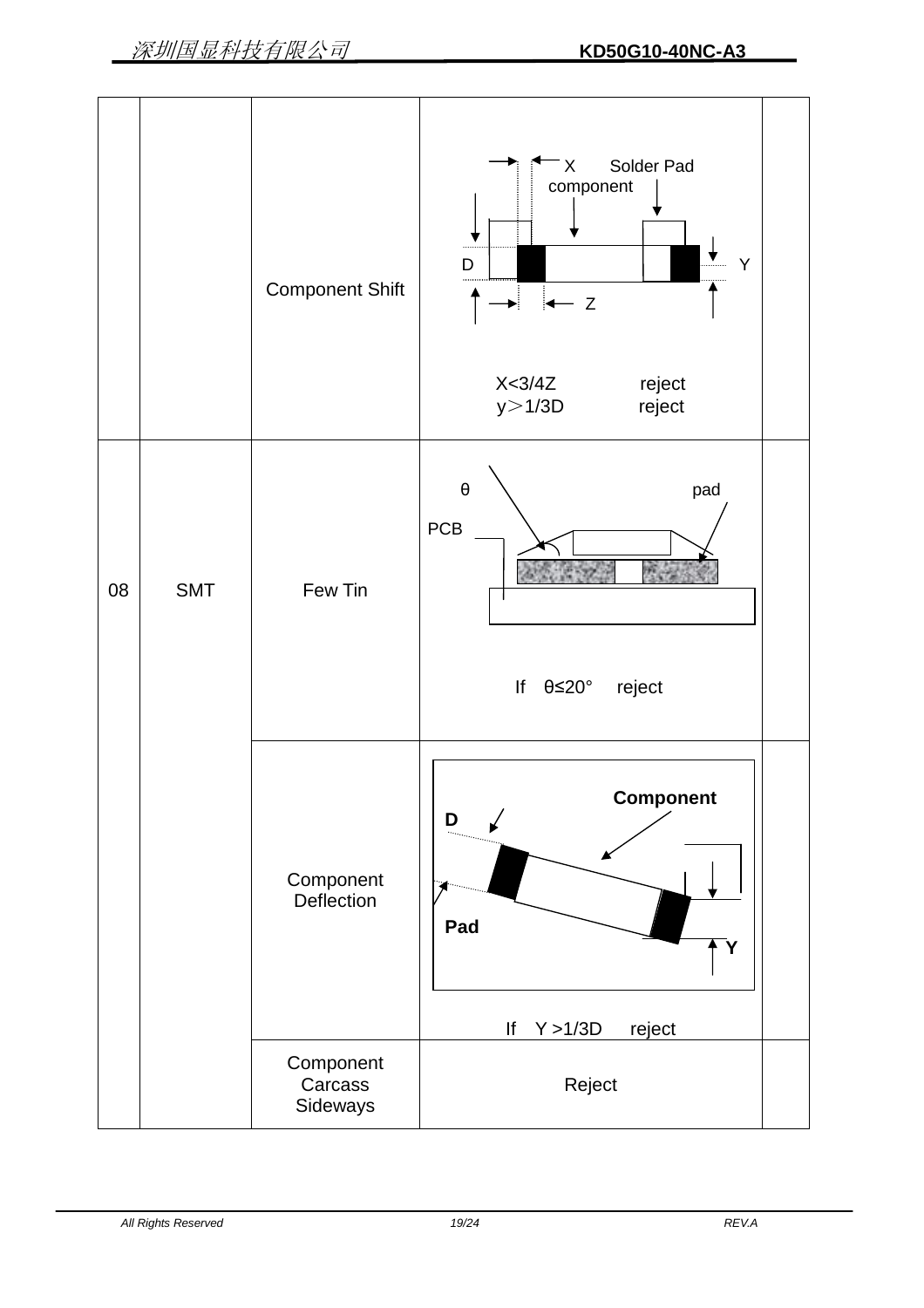|    |            | Component<br>Carcass<br>Sideways         | If exist with visual inspection, reject                                                                                                                                                                                                                               |
|----|------------|------------------------------------------|-----------------------------------------------------------------------------------------------------------------------------------------------------------------------------------------------------------------------------------------------------------------------|
|    |            | Lot Tin                                  | Tin<br>the<br>side<br>A:<br>accrete<br>solder<br>completely, hollowly, Ok<br>Tin<br>the<br>solder<br>side<br>B:<br>accrete<br>completely, full circle arc, ok<br>C: Jointing include whole solder side,<br>height of tin>50 percent of height of<br>component, reject |
|    |            | Few Tin                                  | Tin<br>solder<br>side<br>accrete<br>the<br>A:<br>completely, hollowly, Ok<br>B: height of tin $> 1/3$ of solder side of<br>component, ok<br>C: height of tin $\leq 1/3$ of solder side of<br>component, reject                                                        |
| 08 | <b>SMT</b> |                                          | Normal<br>Jointing side                                                                                                                                                                                                                                               |
|    |            | Short circuit,<br>Open circuit           | Forbid                                                                                                                                                                                                                                                                |
| 09 | Light      | <b>Quality of CSTN</b><br><b>Display</b> | 1. Rolling strake with visual inspection,<br>forbid<br>2. Differentness of color in viewing area<br>with visual inspection (full white, red,<br>green, blue), forbid<br>Display<br>change<br>with<br>visual<br>3<br>inspection, forbid                                |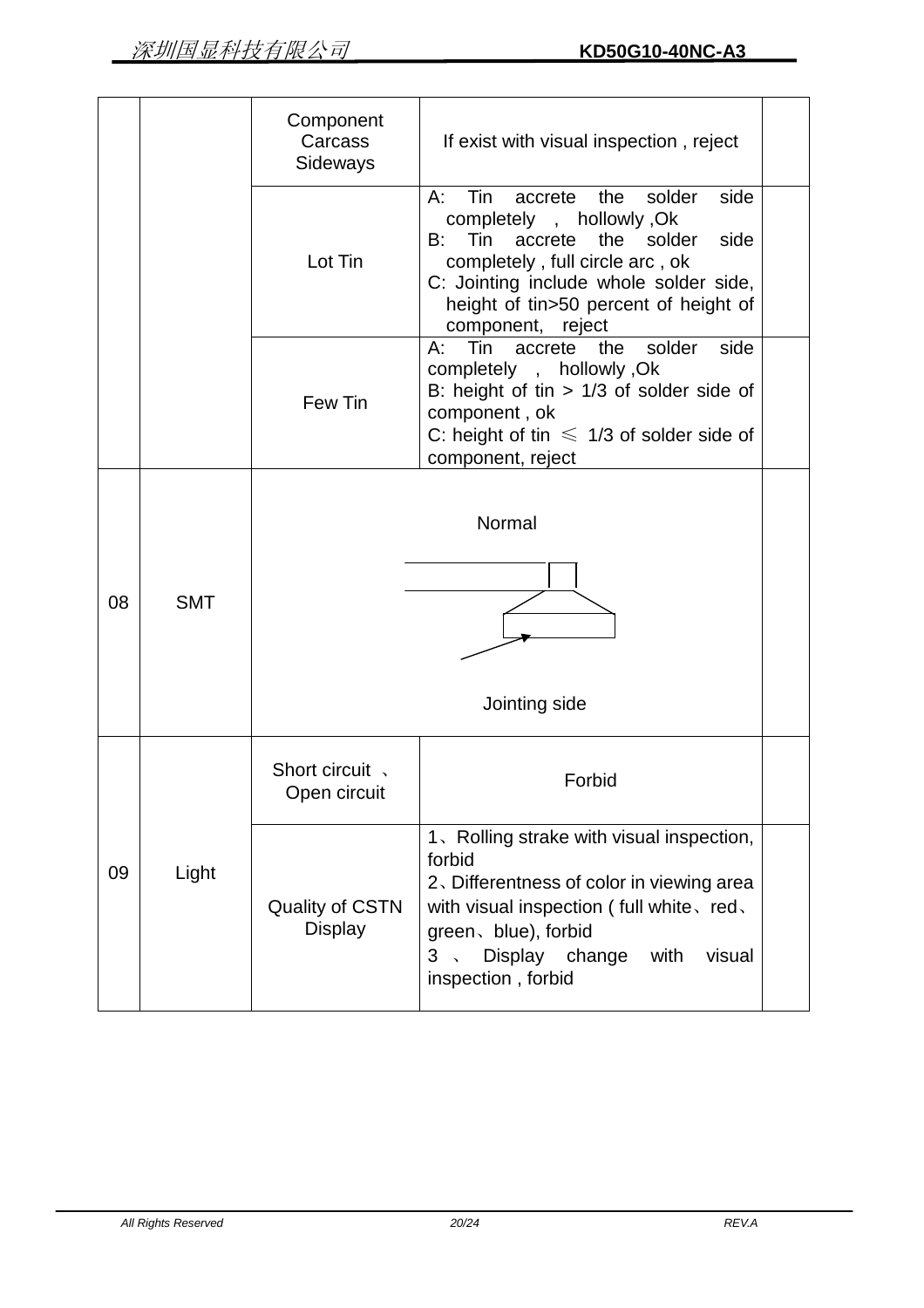| Color Of<br><b>CIE</b><br>10 |                                    |                                                                                                   | X        | У                                                                                                                                                                                                                                                                          |                                                                                                  |  |
|------------------------------|------------------------------------|---------------------------------------------------------------------------------------------------|----------|----------------------------------------------------------------------------------------------------------------------------------------------------------------------------------------------------------------------------------------------------------------------------|--------------------------------------------------------------------------------------------------|--|
|                              |                                    | white                                                                                             | ±0.05    | ±0.05                                                                                                                                                                                                                                                                      |                                                                                                  |  |
|                              |                                    | Red                                                                                               | ±0.05    | ±0.05                                                                                                                                                                                                                                                                      | Drive LCD under normal                                                                           |  |
|                              | Green                              | ±0.05                                                                                             | ±0.05    | condition, $25^{\circ}$ $\circ$ $\phi=0$ $\Theta=0$<br>Test white, red, green blue                                                                                                                                                                                         |                                                                                                  |  |
|                              | Coordinate                         | <b>Blue</b>                                                                                       | ±0.05    | ±0.05                                                                                                                                                                                                                                                                      | with DMS Record                                                                                  |  |
|                              |                                    | sample<br>or<br>approved                                                                          | customer | According to the specification<br>have                                                                                                                                                                                                                                     |                                                                                                  |  |
|                              |                                    | In accord with                                                                                    |          | condition<br>is<br><b>Drive</b><br>according<br>to<br>specification<br>Measure location is in Follow Picture<br>3. Adjust brightness instrument tozero,<br>burrow against the surface of LCD,<br>press "measure", record when the<br>display is steady.<br>(YOKOGAWA-3298) |                                                                                                  |  |
| 11                           | <b>Brightness</b>                  | product<br>specification                                                                          |          |                                                                                                                                                                                                                                                                            |                                                                                                  |  |
|                              |                                    |                                                                                                   |          |                                                                                                                                                                                                                                                                            | <b>Measure location</b>                                                                          |  |
| 12                           | CR (Max)                           | According to<br>specification                                                                     |          |                                                                                                                                                                                                                                                                            | According to product specification<br>Measure instrument (DMS-501)                               |  |
| 13                           | Response<br>time                   | According to<br>specification                                                                     |          |                                                                                                                                                                                                                                                                            | According to product specification<br>Measure instrument (DMS-501)                               |  |
| 14                           | Viewing<br>angle                   | According to<br>specification                                                                     |          |                                                                                                                                                                                                                                                                            | According to product specification<br>Measure instrument (DMS-501)                               |  |
| 15                           | Vibration.<br>Ring                 | Compare with the<br>sample customer<br>supply                                                     |          |                                                                                                                                                                                                                                                                            | Compare with the sample customer<br>supply when assemble                                         |  |
| 16                           | Frequency<br>Of FPC<br><b>Bend</b> | According to the<br>use of product<br>main FPC of<br>foldaway cell<br>phone $\geq 6$<br>thousand) |          |                                                                                                                                                                                                                                                                            | <b>Measure instrument</b><br>Bend angle: 150°<br>Fix FPC in the casement when<br>customer supply |  |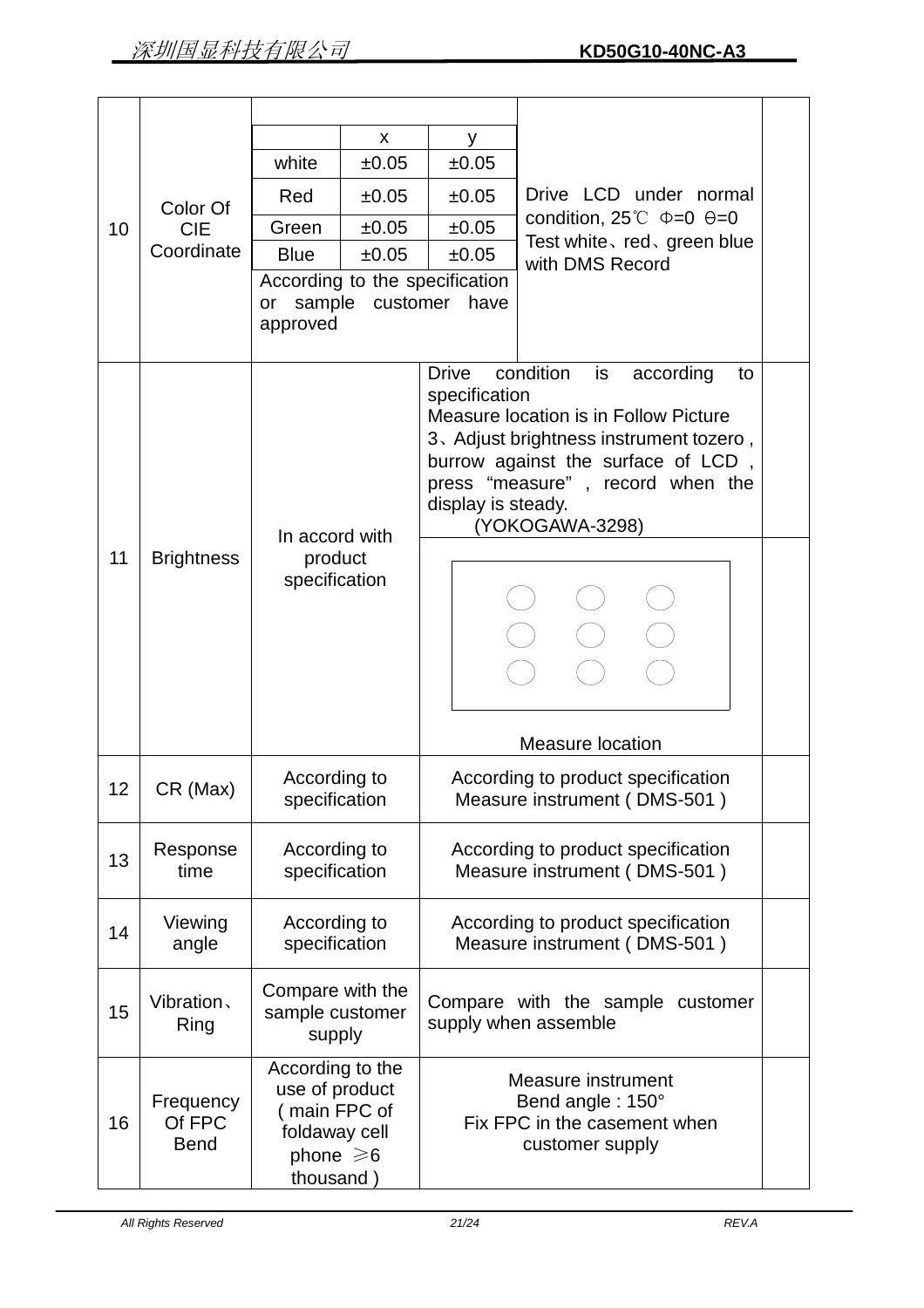# **9 Handling Precautions**

#### **9.1 Mounting method**

The LCD panel of Daxian LCD module consists of two thin glass plates with polarizes which easily be damaged. And since the module in so constructed as to be fixed by utilizing fitting holes in the printed circuit board.

Extreme care should be needed when handling the LCD modules.

### **9.2 Caution of LCD handling and cleaning**

When cleaning the display surface, Use soft cloth with solvent [recommended below] and wipe lightly

- Isopropyl alcohol
- Ethyl alcohol

 Do not wipe the display surface with dry or hard materials that will damage the polarizer surface.

Do not use the following solvent:

- Water
- Aromatics

 Do not wipe ITO pad area with the dry or hard materials that will damage the ITO patterns

 Do not use the following solvent on the pad or prevent it from being contaminated:

- Soldering flux
- Chlorine (CI), Salfur (S)

If goods were sent without being sili8con coated on the pad, ITO patterns could be damaged due to the corrosion as time goes on.

If ITO corrosion happen by miss-handling or using some materials such as Chlorine (CI), Salfur (S) from customer, Responsibility is on customer.

#### **9.3 Caution against static charge**

The LCD module use C-MOS LSI drivers, so we recommended that you:

Connect any unused input terminal to Vdd or Vss, do not input any signals before power is turned on, and ground your body, work/assembly areas, assembly equipment to protect against static electricity.

#### **9.4 packing**

- Module employ LCD elements and must be treated as such.
- Avoid intense shock and falls from a height.
- To prevent modules from degradation, do not operate or store them exposed direct to sunshine or high temperature/humidity

#### **9.5 Caution for operation**

- It is an indispensable condition to drive LCD's within the specified voltage limit since the higher voltage then the limit cause the shorter LCD life.
- An electrochemical reaction due to direct current causes LCD's undesirable deterioration, so that the use of direct current drive should be avoided.
- Response time will be extremely delayed at lower temperature then the operating temperature range and on the other hand at higher temperature LCD's how dark color in them. However those phenomena do not mean malfunction or out of order with LCD's, which will come back in the specified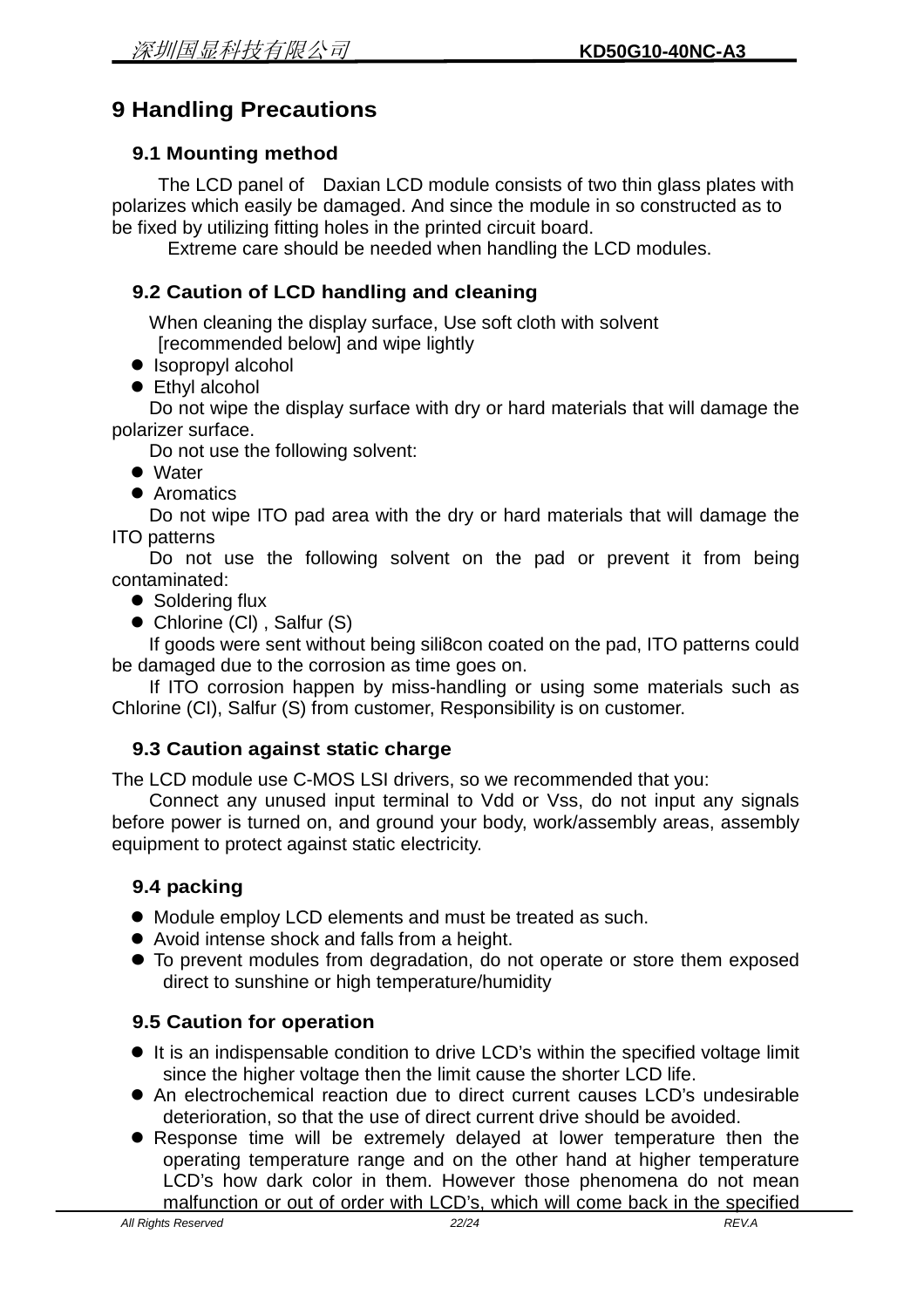operation temperature.

- If the display area is pushed hard during operation, some font will be abnormally displayed but it resumes normal condition after turning off once.
- A slight dew depositing on terminals is a cause for electro-chemical reaction resulting in terminal open circuit.

Usage under the maximum operating temperature, 50%Rh or less is required.

#### **9.6 storage**

In the case of storing for a long period of time for instance, for years for the purpose or replacement use, the following ways are recommended.

- Storage in a polyethylene bag with the opening sealed so as not to enter fresh air outside in it . And with no desiccant.
- Placing in a dark place where neither exposure to direct sunlight nor light's keeping the storage temperature range.
- **Storing with no touch on polarizer surface by the anything else.** It is recommended to store them as they have been contained in the inner container at the time of delivery from us

#### **9.7 Safety**

- It is recommendable to crash damaged or unnecessary LCD's into pieces and wash off liquid crystal by either of solvents such as acetone and ethanol, which should be burned up later.
- When any liquid leaked out of a damaged glass cell comes in contact with your hands, please wash it off well with soap and water

## **10 Precaution for use**

#### **10.1**

A limit sample should be provided by the both parties on an occasion when the both parties agreed its necessity. Judgment by a limit sample shall take effect after the limit sample has been established and confirmed by the both parties.

#### **10.2**

On the following occasions, the handing of problem should be decided through discussion and agreement between responsible of the both parties.

- When a question is arisen in this specification
- When a new problem is arisen which is not specified in this specifications
- When an inspection specifications change or operating condition change in customer is reported to Daxian , and some problem is arisen in this specification due to the change
- When a new problem is arisen at the customer's operating set for sample evaluation in the customer site.